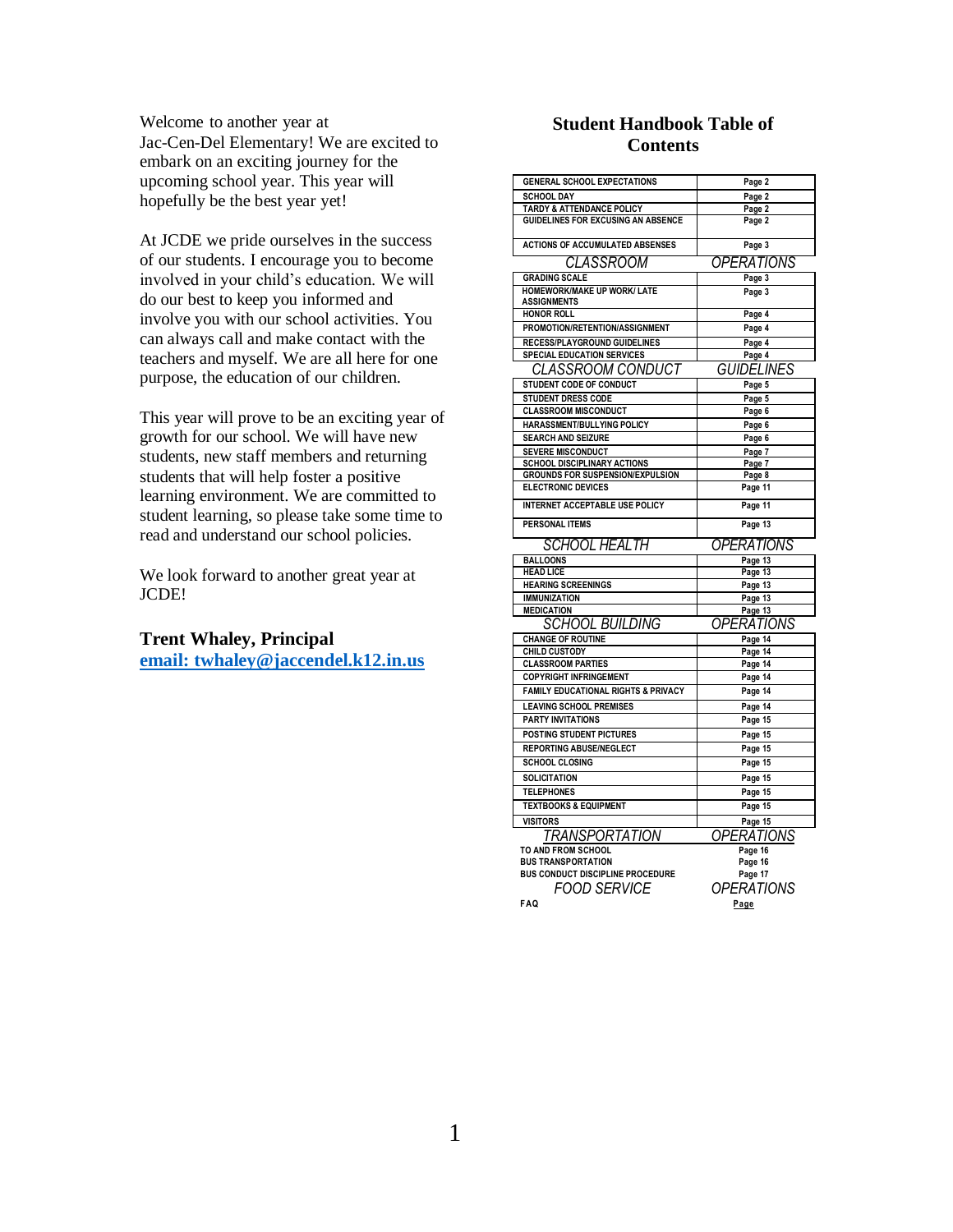# **JAC-CEN-DEL ELEMENTARY SCHOOL STUDENT HANDBOOK 2019-2020**

Students will **SOAR**: Be **S**afe in their actions and decisions. Be **O**rganized to be successful. Be **A**ccountable in their actions and decisions. Be **R**espectful to everyone.

# **SCHOOL DAY**

Bus will begin arriving at 7:45 a.m. Classes will begin at 8:10 a.m. and dismiss at 2:52 p.m.

Latchkey is available at a cost for students who must stay after school is dismissed. Any child that stays late will be expected to pay for these services. The time for latchkey is 3:00p.m. -6:00 p.m. Cost of Latchkey is \$3.00.

#### **TARDY AND ABSENCE TIMES**

Tardies and absences are dependent upon the amount of the school day missed by the student. If the child misses over 50% of the school day, they will be counted as absent for a whole day. If the child misses between 49% or less of the school day, it will be counted as absent for half of a day.

The only exception is when a student is late to school. If a student is late by 10% of the day or less, it is considered a tardy. (ie signed in to school before 8:50)

#### **ATTENDANCE POLICY**

Regular school attendance will aid greatly in promoting the success of students. The educational process requires a continuous sequence of instruction. When broken by a period of absence, this instruction can never be fully regained by extra work. The regular contact of students with one another in the classroom and their participation in learning activities under the supervision of a qualified teacher will assist each student in attaining his/her maximum potential. The primary purpose of this attendance policy is to develop a sense of responsibility, to promote punctuality, to develop traits of good citizenship,

and to enhance academic success. It is with these purposes in mind that this attendance policy and the implementation procedures described are approved.

Perfect attendance is defined as never being absent, tardy or signing your child out early during the school year. Students will be considered outstanding attendance if they have three or less occurrences (absences, tardy, sign outs) for the entire school year.

# **GUIDELINES FOR EXCUSING AN ABSENCE**

In order for an absence to be excused, the parent/guardian must phone the school, send a note from home, or provide a medical excuse. The parent/guardian must make prior arrangements for absences due to special events or personal business.

Absences will be classified as excused, unexcused, or truant depending on the reason for the absence.

1. EXCUSED - A student will be excused for the following reasons:

> a. Personal illness (parents may call in 6 times for a personal illness each year without a doctor's note). After the sixth (6) parent call-in, all subsequent absences will require a physician's note, or they will be marked as unexcused.

> b. Personal medical or dental appointments. (Medical certificate is required within one week of absence.)

> c. Serious illness or death in the immediate family (return a note to the office.)

> d. Students may be excused for other reasons if the parent makes a request in writing in a timely fashion PRIOR to the requested absence. The school may approve an absence without prior notice if circumstances reasonably prevented the student from having obtained prior permission. Approval will be contingent upon attendance history and academic standing.

2. UNEXCUSED - All other absences from school will be considered unexcused. Make up assignments are to be the responsibility of the student for the time missed.

3. TRUANT - A student will be considered as truant if he or she is absent from school all or part of a day if: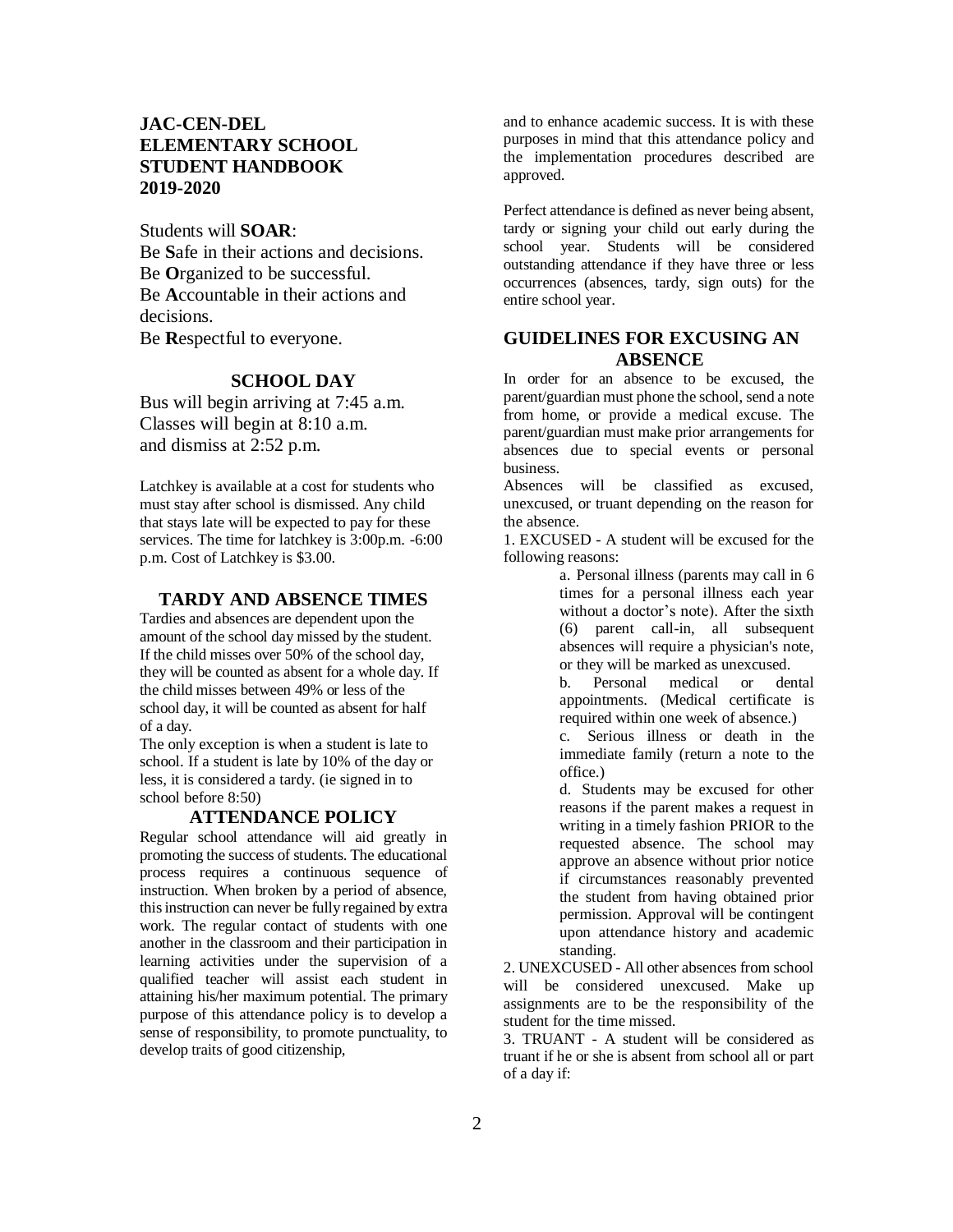a. The absence is without the prior knowledge and consent of either the parent or school.

b. A "fictitious" phone call is received by the school excusing the absence.

c. A forged note is received excusing an absence.

A student who commits an act of truancy will receive no make-up work, and will receive a zero on all missed work.

# ACTIONS IN RESULT OF ACCUMULATED ABSENCES AND TARDIES

### Absences

The JCDE Attend and Engage (AEP) Attendance Policy requires that students accumulate less than twelve (12) unexcused absences in the school year 2019/2020. Parents will be informed of absences when the student has accumulated unexcused absences in the amount of 25% (3 unexcused), 50% (6 unexcused), 75% (9 unexcused), and 100% (12 unexcused). Letters will be mailed by JCDE after the third unexcused absence in hopes that attendance will improve without involving Juvenile Probation division of Ripley Court Services. At all other thresholds, the communication will come from the Juvenile Probation division of Ripley Court Services. Upon reaching the 75% (9 unexcused) threshold, the Juvenile Probation division of Ripley Court Services will make a referral to Community Partners through Ireland Home Based Services, if a referral has not already been made. Upon reaching the 100% (12 unexcused) threshold, the Juvenile Probation division of Ripley Court Services will make a referral to the Department of Child Services. After receiving the referral, DCS will open an assessment within five (5) days. The Ripley County Circuit Court will have oversight on all AEP referrals.

Tardies- Every three (3) unexcused tardies or early dismissal, or combination of tardies and early dismissal, will count as one (1) unexcused absence.

Step 1 -SIX TARDIES

Principal sends parent/guardian a letter

indicating that the student has accumulated six tardies.

Step 2 -NINE TARDIES

Principal sends a letter to arrange a conference to troubleshoot the cause of the issue. Parent must respond to the principal within three days of the tardy.

STEP 3- TWELVE TARDIES

Principal will refer case to the attendance review committee. School sends a letter to

parent/guardian requiring him/her to appear before the attendance review committee.

#### COMMITTEE ACTIONS

- Report to Division of Family and Children for educational neglect.
- Create an attendance contract with parent/ guardian
- Take any action the attendance committee deems appropriate.

# *CLASSROOM OPERATIONS*

# GRADING SCALE

|  |             | 90 – 100 A |
|--|-------------|------------|
|  | $80 - 90 B$ |            |
|  | $70 - 80$ C |            |
|  | $60 - 70$ D |            |
|  | $0 - 59$ F  |            |

# HOMEWORK

Throughout the school year, students will have some assignments that require them to work at home. The responsibility for the assignment rests with the student. Students should be certain the assignment is understood and that they have the necessary books or materials before leaving school.

Parents/Guardians are to request their child's or children's homework prior to 10:00 a.m. of the day they want to pick up their child's or children's homework. Requesting homework by 10:00 a.m. allows time for the teacher to compile the student's homework and minimizes class interruption.

# MAKE-UP WORK

It is the child/parent's responsibility to check on work missed during an absence. Please call the office or send a note prior to picking up your child's assignments. This will allow the teacher an opportunity to prepare the child's assignment.

# LATE ASSIGNMENTS

Late assignments will be graded with a penalty for each day late. Late is defined as not having the assignment completed when called for by the teacher. Any assignment turned in after that will be considered one or more days late. Please note that turning in an assignment late and receiving a lower grade is better than receiving no grade at all.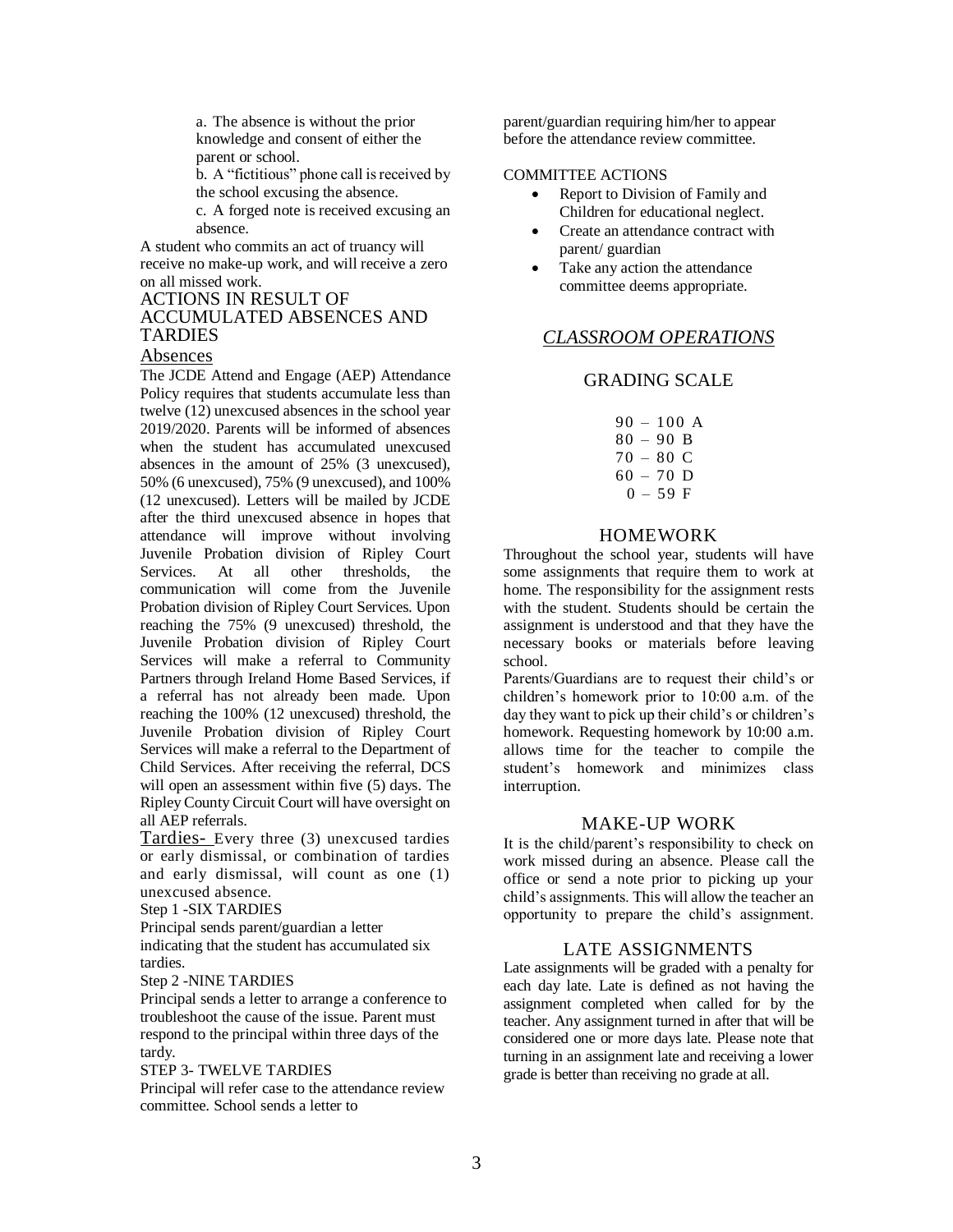#### HONOR ROLL

Students in grades 4 through 6 can work toward getting their names on an honor roll by having all A's and B's on their report card. Any student with all A's will be placed on distinguished honor roll. Students who have been on the honor roll all year long will be recognized at the awards ceremony at the end of the school year.

# PROMOTIONS, RETENTIONS , ASSIGNMENTS

Students will be promoted at the completion of the school year, based on meeting state standards and grades for the school year. Promotion is granted when academic achievement has been reached for the year.

Any student that is not meeting state standards and has failing grades may be referred for retention. A parent may also initiate the referral. Parents will be informed of the school's intention and a conference will be held.

Student may be assigned if a teacher is concerned about the student's ability to be successful in the following grade level.

The final decision concerning retention and assigning does rest with the school. The principal has final say on the decision of student placement for the upcoming school year.

#### RECESS

We request that parents not send notes for students to stay in during recess unless the note is a doctor's statement. Usually if a child is well enough to attend school, he/she is well enough to participate in recess. Students typically perform better in the classroom after a recess due to the break and healthy physical activity. Students may not go outside in inclement weather.

#### PLAYGROUND GUIDELINES

1. Students entering building during playtime must have permission from the duty teacher.

2. Students must use equipment appropriately.

3. Articles prohibited in school include: toy guns, water pistols, bean shooters, sling shots, knives, hard balls, baseball bats, roller blades, lighters, cell phones, etc.

4. Students will follow all JCDES rules.

# SPECIAL EDUCATION SERVICES

Jac-Cen-Del Schools provide instruction and programs, at no cost to the parent, designed to meet the needs of students who have been determined eligible for special education services. A student may be referred for an initial educational evaluation by a parent or school personnel. The referring party may make a verbal or written request for an educational evaluation. To make a referral, a parent may contact the office of the principal/ assistant principal of the school at which the child is attending or will attend. A copy of the Notice of Procedural Safeguards and Parent Rights in Special Education is available in the office. Jac-Cen-Del Schools follow the Special Education Rules Title 511 Article 7, Rules 7-32. Article 7 complies with all federal regulations. Article 7 is made up of 15 rules describing how special education and related services are to be determined and provided by the public schools in Indiana. Any student identified to need special education services, and who is between the ages of 3 and 22, will be provided with a free appropriate public education (FAPE). Eligibility categories include: autism spectrum disorder, communication disorder, deaf-blind, developmental delay (early childhood), emotional disabilities, hearing impairment, learning disability, mental disability, multiple disability, orthopedic impairment, other health impairment, traumatic brain injury, visual impairment.

To gain a better understanding of procedures relating to the provision of educational services to Indiana's student with disabilities contact:

> Indiana Department of Education Division of Exceptional Learners Room 229, State House Indianapolis, IN 46204-2798 [www.doe.in.gov/exceptional](http://www.doe.in.gov/exceptional)

Ripley-Ohio-Dearborn (ROD) Special Education Cooperative 323 N. Meridian Street P.O. Box 238 Sunman, Indiana 47041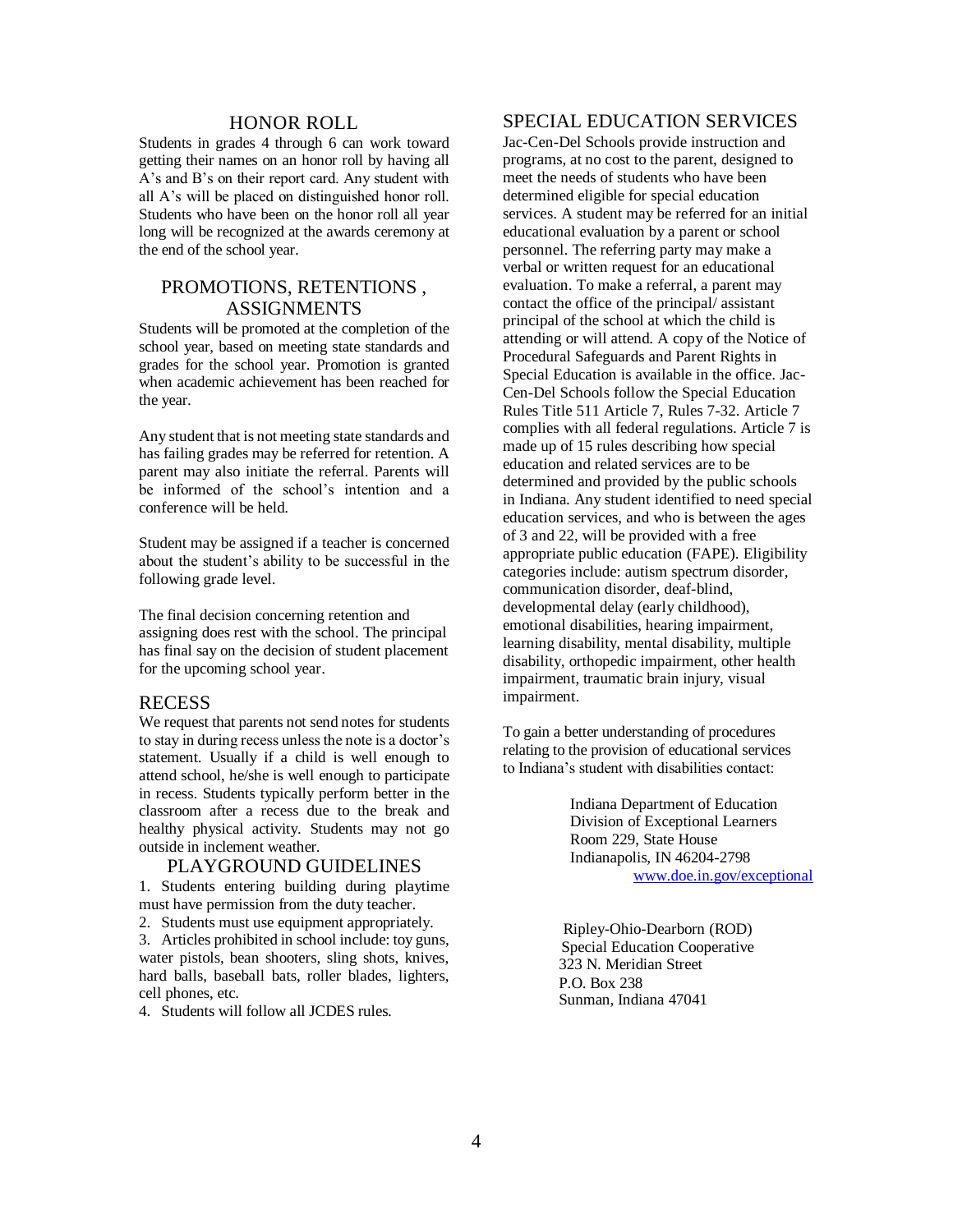# **STUDENT CODE OF CONDUCT**

This Code of Conduct has been prepared to better acquaint you with the rules and policies of Jac-Cen-Del Elementary School. Your knowledge of the rules and your practice of responsible conduct will ensure your good standing with Jac-Cen-Del Elementary School.

All rules and punishments are founded upon the fundamental principle of fairness. This Code of Conduct is dedicated to the basic philosophy that an excellent school encourages responsible conduct and practices fairness to all. **INTRODUCTION**

The entire foundation and success of public school education depend on the basic concept of selfdiscipline. True self-discipline allows all individuals to exist in a world of change. Each individual's rights are afforded them by our Federal and State Constitutions and policies adopted by the school board.

It is, therefore, our purpose at Jac-Cen-Del Elementary School to establish a climate for learning where all students will be motivated. An element in that climate for learning must be an orderly setting which promotes the health and safety of all individuals. In schools of our size, we must establish rules which encourage order. We must also find a way to enforce these rules so that all individuals affected will receive fair and consistent treatment.

The Board of School of Jac-Cen-Del has the legal responsibility for the school. The Board, in turn, has set policies and has appointed administrative personnel to carry them out.

# **STUDENT DRESS CODE**

Students' dress bears a direct relationship to the educational process in a school and should not be distracting to that process. Therefore, students are expected to dress within the bounds of decency, cleanliness, and safety. Students will not be permitted to dress in a manner that is lewd, vulgar, indecent, offensive, or distracting to the educational process. Dress that implies lewd, vulgar, and indecent messages is not acceptable. Examples of inappropriate and unacceptable dress include, but are not limited to, the following:

1. No tank tops or shirts with spaghetti straps will be worn.

2. Tops exposing a bare midriff or are low cut. Students should be able to raise their hands and not show their midriff.

3. Apparel or accessories advertising drugs, alcohol, or tobacco products or establishments that depict these products.

4. Spandex biking/running shorts or other skin tight apparel may be worn with appropriate clothing layered over the top of the tight clothing.

5. Apparel displaying vulgar or obscene language or suggestive content.

6. Shorts or skirts less than mid-thigh in length. A general guideline is to have shorts at the length of the index finger. This will be more rigidly enforced at grades 4-6 and will be at the discretion of the administration.

7. Head gear or hats not specifically required by the instructor of a lab class.

8. Coats worn to class without teacher permission.

9. Students may not wear or carry chains that are made from heavy gauge steel or of such length as to be used as a weapon.

10. Students will not be permitted to wear any clothing which endorses violation of school policy, immoral or illegal action, or which may suggest or demonstrate any association with gangs, gang recruiting, or other gang-related activity.

11. Any clothing which may expose undergarments.

12. Body piercing must be limited to the ears. No jewelry should be worn in the eyebrow, nose, mouth, tongue, or other visible places. No jewelry or other items will be worn when the wearing of the jewelry becomes a safety concern for the wearer and/or other students as determined at the discretion of school authority.

13. No pants may hang over the shoes that could cause tripping.

14. Flip flops cannot be worn, however sandals are acceptable IF they have a back or a back strap. (This is best interest for safety of the students.)

15. No shoes with wheels.

16. Pants with holes are permitted as long as the holes are below mid thigh.

All pupils are expected to be appropriately dressed for each school day and in a manner which does not cause an interference with schoolwork or which creates a classroom or school disruption. The principal or his/her designee shall determine the appropriateness of the dress.

The examples listed are not to imply that this is the complete list and may include any item deemed inappropriate and/or in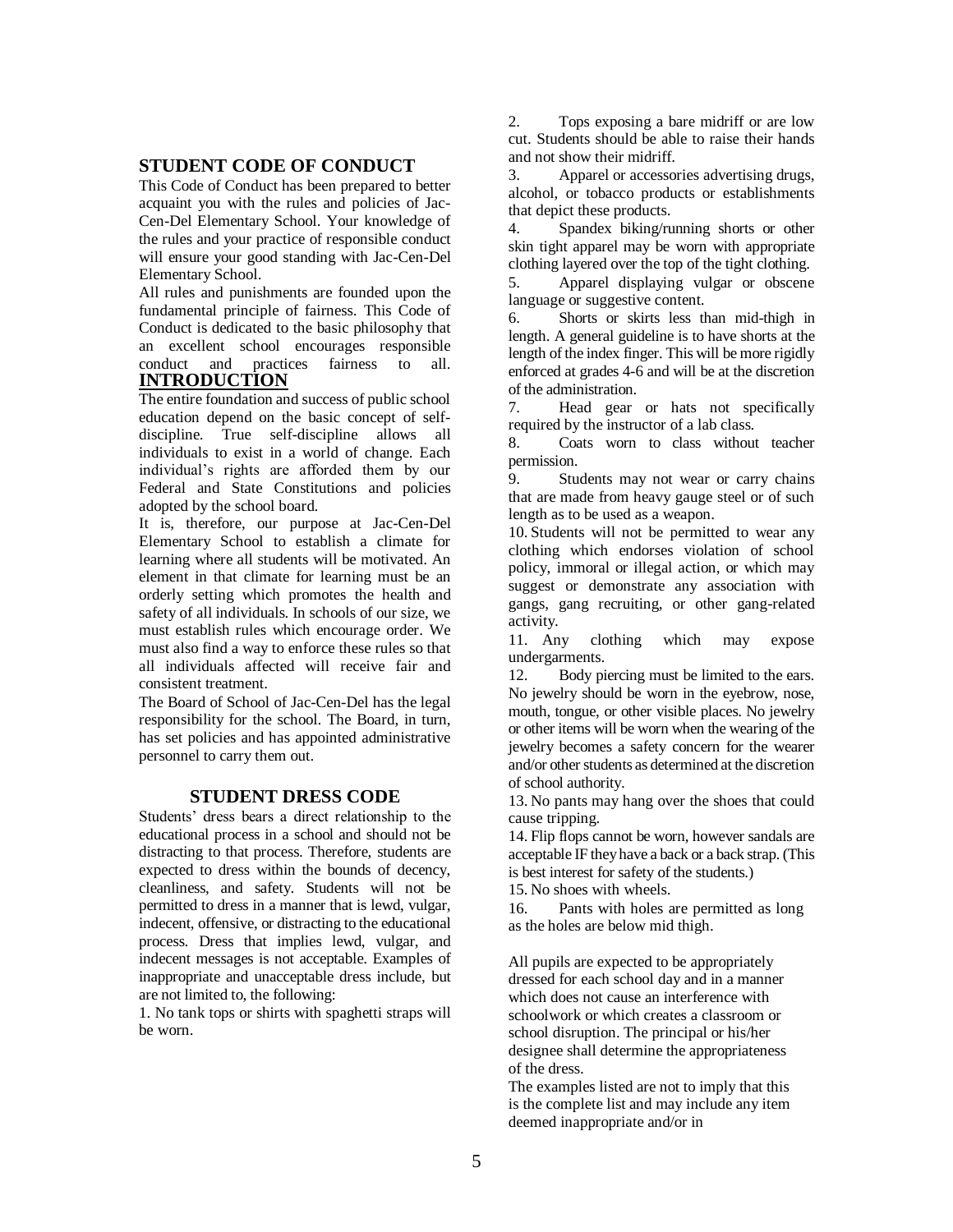bad taste by school authorities. Students not conforming to the above may be required to call parents for a change of clothes or to wear items provided by the school.

# **CLASSROOM MISCONDUCT**

Misconduct that disrupts the normal operation of a teacher's class is categorized as follows:

- Inappropriate language
- Physical aggression (pushing, shoving)
- Lying, cheating
- Disruption, excessive talking
- Dress code violation
- Not prepared for class
- Missing/late assignments
- Violation of other classroom rules established by the teacher.
- Inappropriate use of classroom technology

The teacher, depending upon the severity of the infraction, may take the following steps:

1. Teacher/Student Conference - The teacher will explain the consequences for repetition of the act.

2. Parent/Guardian Contact - The teacher will notify the parent/guardian by phone or written notice regarding the student's misconduct.

3. Disciplinary Report - If the above outlined steps do not correct the student's misconduct, a disciplinary report will be sent to the main office for further action.

# **MISCONDUCT**

The following violations are considered misconduct:

- Inappropriate language (cursing)
- Physical aggression (pushing, shoving fighting, or any other act that would leave visible marks)
- Defiance, disrespect, insubordination, non-compliance
- Harassment, teasing, taunting (physical and/or verbal)
- Abusive language (threat of physical harm, offensive racial/sexual comments)
- Forgery, theft
- Property damage
- Vandalism (irreversible destruction of school property)
- Violation of district technology guidelines. Personal devices **must be turned off and concealed** in backpacks during the school day.
- Cheating is a serious offense. Parents will be notified immediately by the teacher of any occurrence of cheating. The student may be given zero credit for any test, assignment, or any body of work on which the student cheated and may receive additional discipline.
- Bringing distracting items or objects that interfere with daily school operations.

All of the above offenses apply to students on school grounds before, during, and immediately after school hours, on the school grounds at any time the school is in use by a school group, or off the school grounds at a school function. This includes, but is not limited to a school-sponsored bus, an athletic event, or a field trip. Students who violate misconduct rules may be subject to disciplinary action.

# **JCD HARASSMENT/BULLYING POLICY**

It is the policy of Jac-Cen-Del Schools to maintain a learning and working environment that is free from harassment and/or bullying.

It shall be a violation of this policy for any employee or student of Jac-Cen-Del Schools to harass another employee or student through unwelcome conduct or communications relative to race, color, national origin, religion, sex, age, handicapping condition, marital status, or sexual preference. This policy also applies to nonemployee volunteers who work subject to the control of school authorities.

This rule applies when a student is on school grounds immediately before, during, or after school hours, or at any other time when the school is being used by a school group; off school grounds at a school activity, function, or event; traveling to or from school for a school activity, function, or event; or using property or equipment provided by the school (example: use of schoolowned computer to bully/harass someone via email or the Internet). Bullying is considered to be severe misconduct and will be dealt with accordingly. Principals will take appropriate disciplinary actions for bullying up to and including expulsion from school.

Should an event outside of the school grounds occur, the school reserves the right to enforce discipline (i.e. cyber bullying/threats).

#### **SEARCH AND SEIZURE**

Search of a student and his/ her possessions, including vehicles, may be conducted at any time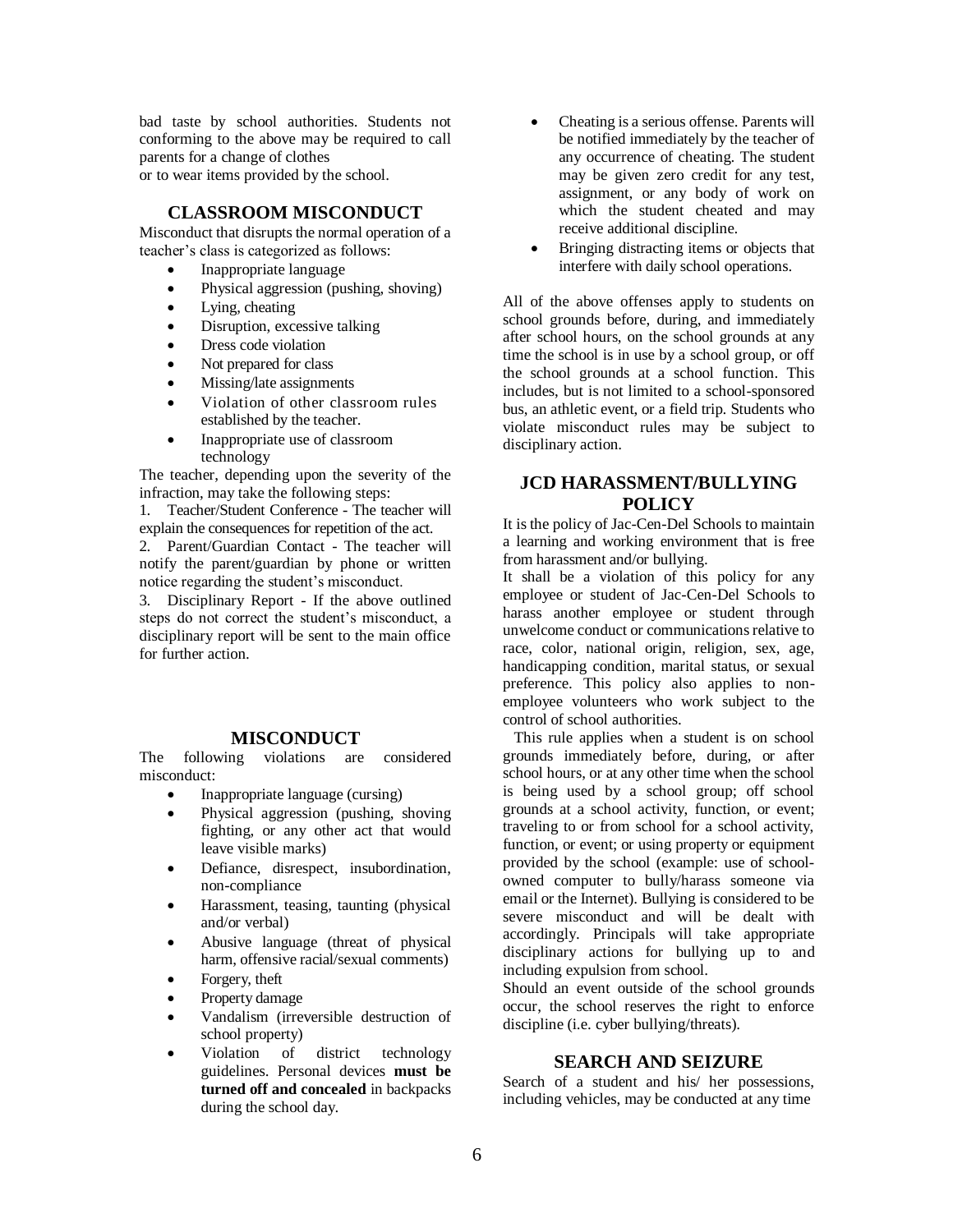the student is under the jurisdiction of the JCD Schools, if there is a reasonable suspicion that the student is in violation of law or school rules. A search may also be conducted to protect the safety of others. All searches may be conducted with or without the student's consent.

Students are provided places in which to store materials. It should be clearly understood that this equipment is the property of the school and may be searched at any time if there reasonable suspicion that a student has violated the law or school rules. Locks are to prevent theft, not to prevent searches.

Anything that is found in the course of a search that may be evidence of a violation of school rules or the law may be taken and held or turned over to the police. The School reserves the right not to return items which have been confiscated.

# SEVERE MISCONDUCT

Recognizing that the behavior of some students may be so disruptive that it interferes with school purposes or educational functions of the school corporation, school officials may find it necessary to remove a student from the school. The Board of School Trustees authorizes administrators and staff members to take the following actions:

1. SUSPENSION FROM SCHOOL PRINCIPAL: a school principal or designee may deny a student the right to attend school or take part in any school function for a period of up to ten school days.

2. EXPULSION: In accordance with the due process procedures defined in this policy, a student may be expelled from school for a period no longer than the remainder of the current semester plus the following semester with the exception of a violation of rule 12 listed under the grounds for suspension and expulsion in this policy.

1. The following items are considered as severe misconduct:

a. Possessing, using, or transmitting any object that can be considered to constitute a weapon.

b. Damaging school property or the property of other students, teachers, or other staff members.

c. Fighting or provoking a fight.

d. Theft and/or possession of stolen goods.

e. Being verbally abusive to, using obscene language or gestures to, any student, teacher, or other school employee.

f. Forgery or alteration of school forms, notes from parents, or fictitious phone calls.

g. Acts of truancy.

h. Insubordination - refusal to follow a directive or reasonable request by an administrator, teacher, teacher assistant, or other staff member.

i. Smoking, usage, and/or possession of any tobacco products anywhere on the school grounds, school building, or at bus stops.

j. Behavior which may be considered as sexual, racial, or religious harassment.

k. Wearing any clothing or behaving in any manner which may suggest or demonstrate any association with gangs, gang recruiting, or other gang-related activities.

l. Repeated violations of student dress code regulations.

m.Repeated violations of student misconduct rules.

n. Student hazing or initiation.

o. Possession or distribution of over-thecounter medication.

p. Failing to submit any medication, either prescription or nonprescription, to the school office.

q. Possession of a lighter, matches, or other paraphernalia.

r. Possessing CD's, DVD's, videos, or other publications which express lewd, vulgar, indecent, or offensive photographs or pictures. Literature that implies lewd, vulgar, and indecent messages is not acceptable.

Violations of this policy may result in but are not limited to the following punishment:

First Offense - One-day suspension from school and all school activities.

Second Offense - Three-day suspension from school and all school activities.

Third Offense – Recommendation for expulsion pending proper process.

# SCHOOL DISCIPLINARY ACTIONS

School personnel, including members of the administrative staff, teachers, or other school staff members who have students under their care, may take disciplinary action in addition to suspension and expulsion that is necessary to ensure a safe, orderly, and effective educational environment. Disciplinary action may include the following:

1. Counseling with a student or group of students.

2. Conferences with a parent or group of parents.

3. Assigning additional work.

4. Rearranging class schedules.

5. Corporal punishment with written permission from parents/guardian.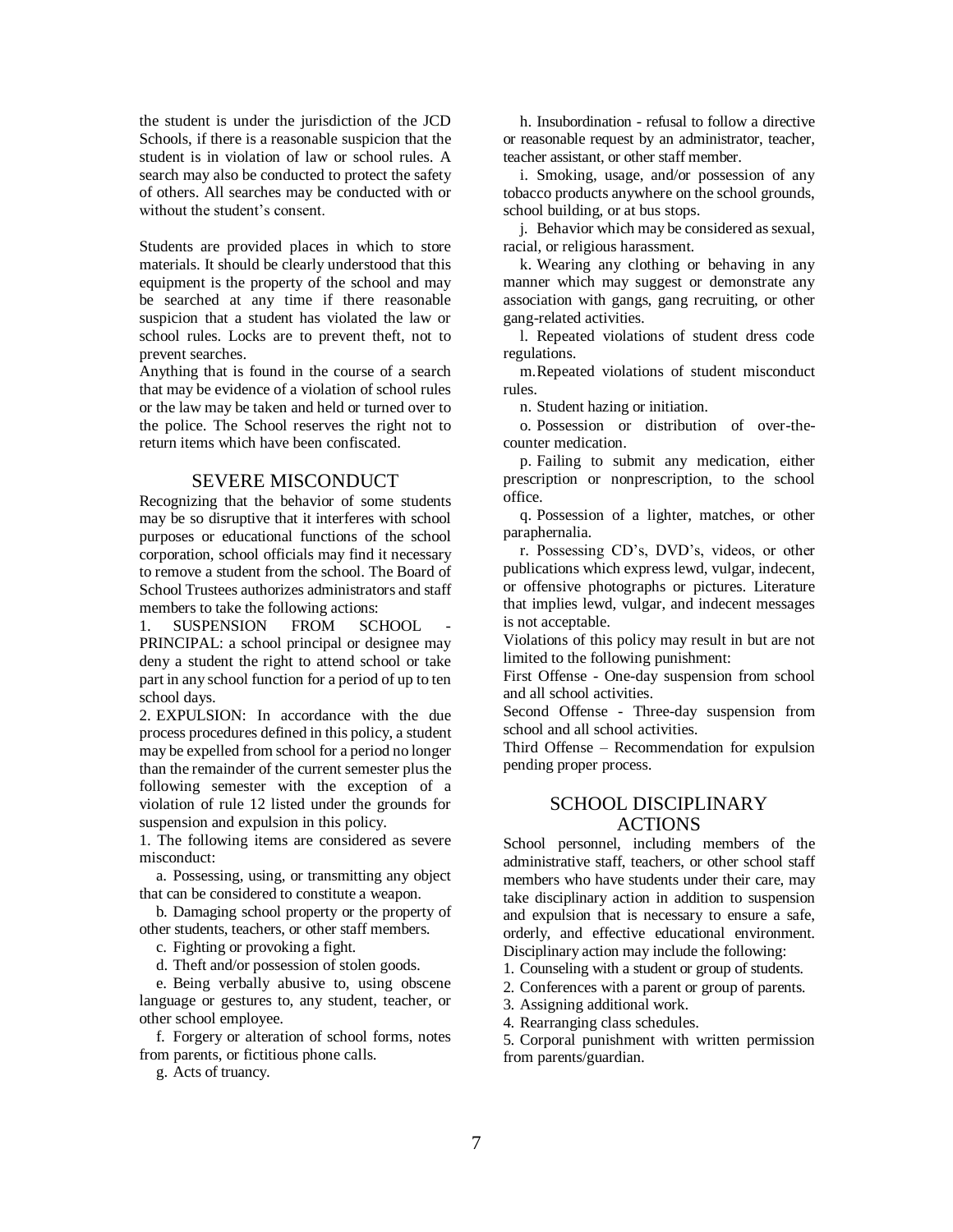6. Requiring a student to remain in school after regular school hours for detention, work detail, or counseling.

7. Restricting extracurricular activities.

8. Removal of a student from classes if the student is assigned regular or additional schoolwork to complete in another school setting.

10. Removal of a student from schoolsponsored transportation.

11. Referral to the juvenile court having jurisdiction over the student.

12. Assignment by the principal to:

A.a special course of study;

B. an alternative educational program;

C. an alternative school; or

D.Friday School.

CORPORAL PUNISHMENT: The use of corporal punishment by a principal or designee is governed by both State Statutes and State and Federal Court Decisions and may be used at Jac-Cen-Del Elementary School according to the following procedures:

1. Corporal punishment should not be employed as a first line of punishment for misbehavior.

2. All corporal punishment must be administered by a principal, his/her assistant, or designee, and in the presence of one of the above who must be informed beforehand and in the student's presence of the reason for the punishment.

3. Principal will request permission from parent or guardian before corporal punishment is administered.

IN-SCHOOL SUSPENSION: In-School Suspension serves as a short-term alternative to Out-of-School Suspension. Students will be allowed to receive credit for work missed while assigned to ISS.

AFTER-SCHOOL DETENTION: Students may be assigned to After-School Detention for misconduct. Students are required to bring study materials and work during the duration of the detention. Failure to attend After-School Detention will result in further disciplinary action.

#### GROUNDS FOR SUSPENSION OR EXPULSION

Grounds for suspension or expulsion are student misconduct or substantial disobedience. The following includes examples of student misconduct or substantial disobedience, but is not limited to:

1. Using violence, force, noise, coercion, threat, intimidation, fear, passive resistance, or other comparable conduct constituting an interference with school purposes or urging other students to

engage in such conduct. The following enumeration is only illustrative and not limited to the type of conduct prohibited by this subdivision:

a. Occupying any school building, school grounds, or part thereof with intent to deprive others of its use.

b. Blocking the entrance or exits of any school building, corridor, or room therein with intent to deprive others of lawful access to or from, or use of the building, corridor, or room therein with intent to deprive others of lawful access to or from, or use of the building, corridor, or room.

c. Setting fire to or damaging any school building or property.

d. Prevention of or attempting to prevent by physical act the convening or continued functioning of any school, education function, or of any meeting or assembly on school property.

e. Continuously and intentionally making noise or acting in any manner so as to interfere seriously with the ability of any teacher or any of the other school personnel to conduct the education function under this supervision.

2. Causing or attempting to steal private property.

3. Intentionally causing or attempting to cause physical injury or intentionally behaving in such a way as could reasonably cause physical injury to any person. Self-defense or reasonable action undertaken on the reasonable belief that it was necessary to protect some other person does not, however, constitute a violation of the provision.

4. Harassing, threatening, or intimidating another person, "Harassing" behavior is behavior directed toward another person for non-school purpose after that person has clearly indicated the behavior is unwelcome.

5. Possessing a knife, firearm, or dangerous device. "Dangerous devices" include fireworks, a handgun, rifle, shotgun, stun gun, knife, mace, pepper gas, ammunition, and all other weapons and personal protection devices capable of causing injury or discomfort to a person.

6. Possessing, using, transmitting, or being under the influence of any narcotic drug, hallucinogenic drug, amphetamine, barbiturate, marijuana, alcoholic beverage, or intoxicant of any kind or any substance represented to be any of the above. Use of drugs authorized by a medical prescription from a physician is not a violation of this subdivision.

7. Possessing, using, transmitting, or providing any instrument, device, or other object which might be used for:

a. Introducing into the human body of any of the prohibited substances that are listed above in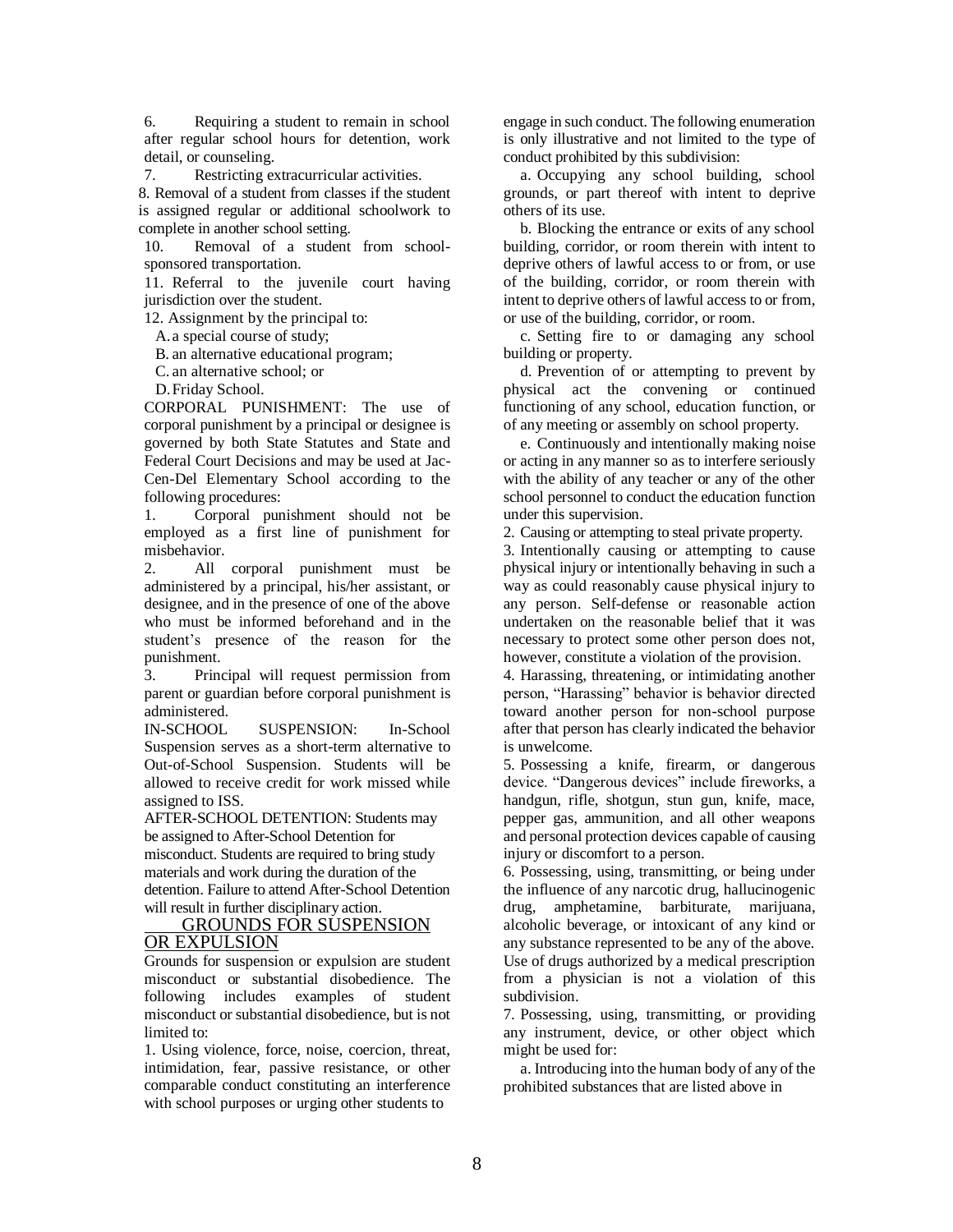b. Testing the strength, effectiveness, quantity, or quality of a prohibited substance listed above in 6.

c. Enhancing the effect of a prohibited substance listed above in 6.

8. Engaging in the unlawful selling of a controlled substance or engaging in a criminal law violation that constitutes a danger to other students or constitutes an interference with school purposes or an educational function.

9. Failing in a substantial number of instances to comply with directions of teachers or other school personnel during any period of time when the student is properly under this supervision, where the failure constitutes an interference with school purposes or an educational function.

10. Engaging in any activity forbidden by the laws of Indiana that constitutes an interference with school purposes or an educational function.

11. Violating or repeatedly violating any rules that are reasonably necessary in carrying out school purposes or an educational function and are validly adopted in accordance with Indiana law, including, but not limited to:

a. Engaging in sexual behavior on school property.

b. Disobedience of administrative authority.

c. Willful absence or tardiness of students.

d. Knowingly possessing, using, or transmitting any substance which is represented to be or looks like a narcotic drug, hallucinogenic drug, amphetamine, barbiturate, marijuana, alcoholic beverage, stimulant, depressant, or intoxicant of any kind.

e. Possessing, using, transmitting, or being under the influence of caffeine-based substances, substances containing phenylpropanolamine (PPA), or stimulants of any kind, be they available with or without a prescription.

12. Possessing, handling, or transmitting any firearm, explosive, or weapon on school property.

a. The penalty for possession of a firearm is a ten-day suspension and expulsion from school for one calendar year. The length of the expulsion may be reduced by the superintendent if the circumstances warrant such reduction.

b. The superintendent shall notify the county prosecuting attorney's office when a student is expelled under this rule.

The grounds for suspension or expulsion listed above apply when a student is:

1. On school grounds immediately before, during, and immediately after school hours and at any other time when the school is being used by a school group.

2. Off school grounds at a school activity, function. Or event, or

3. Traveling to or from school or a school activity, function, or event.

In addition to the grounds listed above, as student may be suspended or expelled for engaging in unlawful activity on or off school grounds it the unlawful activity may reasonably be considered to be an interference with school purposes or an educational function, or the student's removal is necessary to restore order or protect persons on school property. This includes any unlawful activity meeting the above criteria which takes place during weekends, holidays, other school breaks, and the summer period when a student may not be attending classes or other school functions.

13. Failure to comply with Indiana Compulsory Attendance Law.

Any student may be excluded from school in the following circumstances, subject to the procedural provisions of Indiana law:

1. If the student has a dangerous communicable disease transmissible through normal school contact that poses a substantial threat to the health or safety of the school community.

2. If the students' immediate removal is necessary to restore order or to protect persons on school corporation property. This shall include conduct off school property where on account thereof the student's presence in school would constitute an interference with an educational function or school purposes.

#### **DUE PROCESS**

Due process is guaranteed to individuals by the Fourteenth Amendment of the Constitution. Due process in education implies that rules and regulations of schools are published and distributed; that students know and understand these rules and regulations; that when a student is believed to have violated a rule or regulation, he or she is confronted with this belief and given the opportunity to respond to these accusations; that when rules or regulations are violated, certain consequences may occur; and hat, if expulsion or exclusion from school is a recommended consequence, and if the student or his/her parent wishes, a hearing must be held by a hearing examiner. Appeals to the school board and to the civil courts may follow in sequence.

Student Due Process procedures for expulsion may be instituted for violation or repeated violations of student conduct rules involving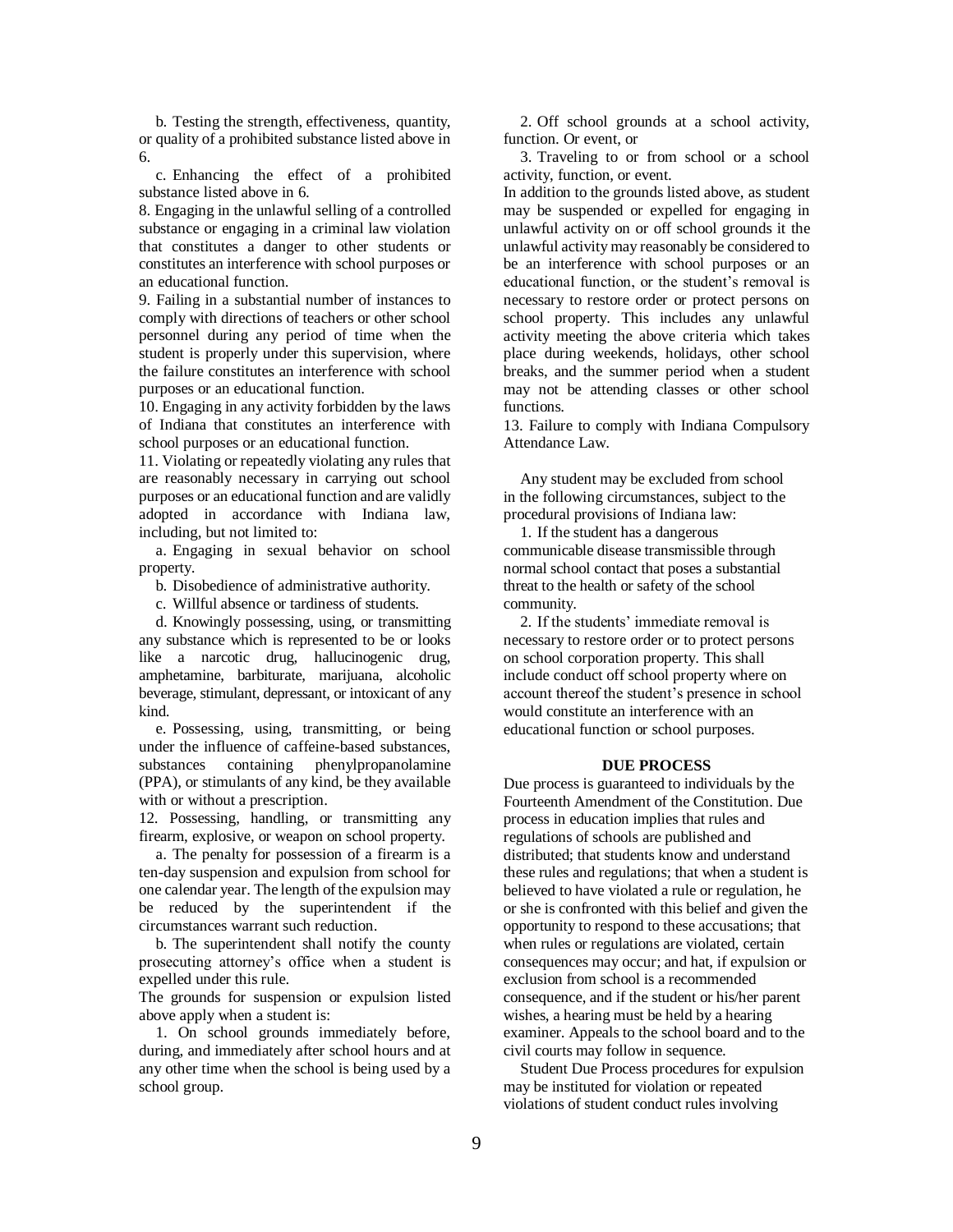fighting, usage of tobacco products, failure to comply with reasonable request, and attendance/truancy regulations as well as serious offenses.

Any student dealing, buying, selling, dispersing, or using alcohol or any type of drugs or involved in acts of violence at school, on school grounds, or at a school-sponsored activity will be expelled from attendance at Jennings County Schools for a minimum of one semester and a maximum of two semesters, in accordance with adopted school policy and Indiana Code. Expelled students may be readmitted to an alternative program during the second semester of an expulsion after successfully completing community service/counseling and with approval of the hearing officer

Students who are in possession of a weapon on school grounds or at a school-sponsored event will be expelled from school for a period of one calendar year in accordance with adopted school policy and Indiana Code.

#### **SUSPENSION PROCEDURES**

When a principal or designee determines that a student should be suspended, the following procedures will be followed:

1. A meeting will be held prior to the suspension of any student. At this meeting, the student will be entitled to:

a. A written or oral statement of the charges;

b. If the student denies the charges, a

summary of the evidence against the student will be presented; and

c. The student will be provided an opportunity to explain his or her conduct.

2. The meeting shall precede suspension of the student except where the nature of the misconduct requires immediate removal. In such situations, the meeting will follow the suspension as soon as reasonably possible following the date of the suspension.

3. Following the suspension, the parents or guardians of suspended students will be notified in writing. The notification will include the dates of the suspension, describe the student's misconduct, and describe the action taken by the principal.

#### **EXPULSION/EXCLUSION PROCEDURES**

When a principal or designee recommends to the superintendent or designee that a student be expelled from school, the following procedures will be followed:

1. The superintendent or designee may conduct an expulsion meeting or may appoint one of the

following persons to conduct the expulsion meeting:

a. Legal counsel.

b. A member of the administrative staff who did not expel the student and was not involved in the events giving rise to the expulsion.

2. An expulsion will not take place until the student and the student's parent/guardian are given notice of their right to appear at an expulsion meeting conducted by the superintendent or the person designated above. Failure by a student or student's parent to request and to appear at this meeting will be deemed a waiver of rights administratively to contest the expulsion or to appeal it to the school board.

3. The request to appear at the expulsion meeting will be in writing, delivered by certified mail or by personal delivery, and contain the reasons for the expulsion and the procedure for requesting the meeting.

4. At the expulsion meeting, the principal or designee will present evidence to support the charges against the student. The student or parent/guardian will have the opportunity to answer the charges against the student and to present evidence to support the student's position. Under no circumstances, will an Attorney be allowed to participate in the hearing. An Attorney may be present in a waiting area outside of the hearing and maybe consulted periodically by the parent/guardian at the discretion of the hearing officer.

5. If an expulsion meeting is held, the person conducting the expulsion meeting will make a written summary of the evidence heard at the meeting, take any action found to be appropriate, and give notice of the action taken to the student and the student's parent.

The student or parent has the right to appeal the decision of the person conducting the expulsion meeting to the board of School Trustees within ten days of the receipt of notice of the action taken. The student or parent/guardian appeal to the school board must be in writing. If an appeal is properly made, the board must consider the appeal unless the board votes not to hear the appeal.

If the board hears the appeal, it will consider the written summary of the expulsion meeting and the arguments of the school administration and student and/or the student's parent/guardian. The board will then take any action deemed appropriate.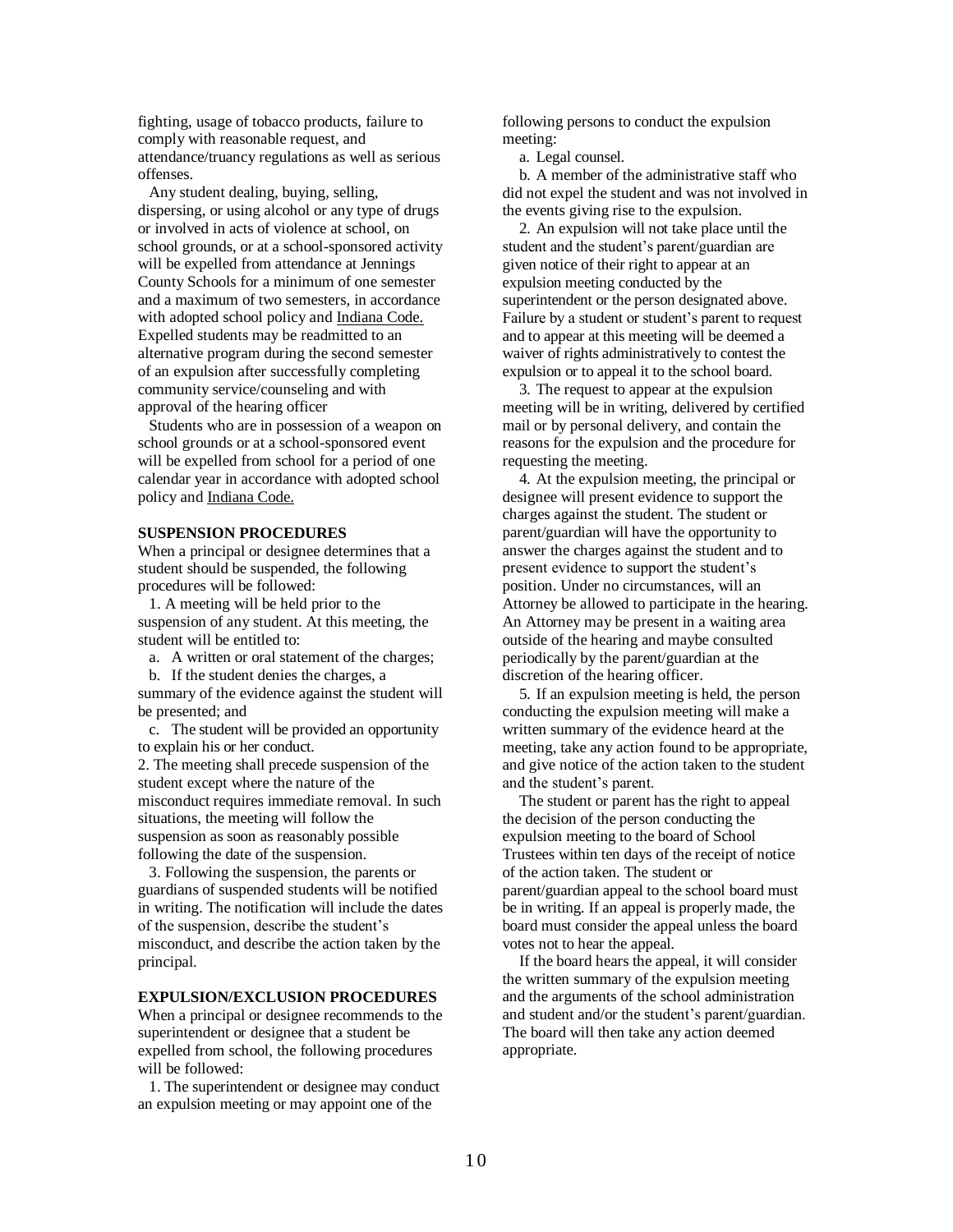#### **ELECTRONIC DEVICES**

JCDE students will continue to become familiar with digital citizenship and the process of leaving a positive digital footprint. Students should use the THINK process for digital use:

**T**: Is it truthful? **H:** Is it helpful? **I:** Is it inspiring? **N**: Is it necessary? **K**- Is it kind?

Students will be provided electronic equipment that is necessary for school activities. However, electronic devices such as iPads, tablets, cellphones, etc are permitted at school **only under the direct supervision of a classroom teacher.** Students should not carry a cell phone on them. Cell phones should be turned off and placed in the student's backpack. Any device that is visible and/or used in a way to place calls, take unsupervised photographs, or send instant messages or texts will be confiscated and returned to a parent or guardian after a 24 hour hold period. Further disciplinary actions will be taken if the student continues to violate this policy. At all times the school is not responsible for the loss, theft, or security of a student's personal electronic device.

# **INTERNET ACCEPTABLE USE POLICY** Jac-

Cen-Del is committed to the effective use of technology in preparing students to be literate, responsible citizens in a global economy. The 1:1 initiative will immerse our students in a technology-rich instructional environment so they will become effective users and communicators of information in our increasingly technological society. The technology will offer vast, diverse, and unique resources to our students and staff.

The Respectable Use Policy has been established so students and staff are aware of the guidelines and procedures governing the use of technology systems in the Jac-Cen-Del School Corporation. Self-discipline, responsibility, and cooperation are encouraged for the efficient operation of the technology environment. Students, parents, and school personnel share the responsibility for effectively implementing and reinforcing the Internet as an educational tool. Noncompliance with this policy will result in sanctions and/or prohibition of the technology services and be subject to disciplinary action by school administration. The use of the technology services is a privilege, not a right, and inappropriate use will result in cancellation of

those privileges. These guidelines require the ethical and legal utilization of the technology resources provided by the Jac-Cen-Del Community School Corporation. Access to computer hardware and software is provided to students and staff for the purpose of enhancing curriculum, instruction, and assessment, as well as promoting the efficiency of school operations. Any media produced, transmitted, or stored as a result of the technology system will remain the property of the Jac-Cen-Del School Corporation. Accordingly, the Jac-Cen-Del Community School Corporation reserves the right to inspect and monitor any and all aspects of the technology system at its sole discretion, including files, email, and other electronic transmissions, produced by or stored within the system. The Jac-Cen-Del Community School Corporation reserves the right to revoke a user's access at any time and may confiscate any media or copies of any media produced, transmitted, or stored as a result of the technology system. The Jac-Cen-Del Community School Corporation is responsible for enforcing this policy, the authorization of user access to the system, and the maintenance of all software and hardware licensing documentation, in compliance with Federal and State laws.

**Information and Services Disclaimers** The

Jac-Cen-Del Community School Corporation makes no warranties of any kind, neither expressed nor implied, for the Internet access it is providing. Jac-Cen-Del Community School Corporation will not be responsible for any damages users suffer, including but not limited to, loss of data resulting from delays or interruptions in service. Jac-Cen-Del Community School Corporation will not be responsible for the accuracy, nature or quality of information gathered through Jac-Cen-Del Community School Corporation provided Internet access. Jac-Cen-Del Community School Corporation will not be responsible for unauthorized financial obligations resulting from Jac-Cen-Del Community School Corporation provided access to the Internet.

#### **Utilization:**

All use of technology services shall be consistent with the mission, goals, policies, and priorities of the Jac-Cen-Del Community School Corporation. These rules are to be followed to prevent the loss of network/computer/Internet privileges. All users are responsible for their actions and the consequences if violated.

#### **NOTE: Failure to adhere to these policies will result in disciplinary action.**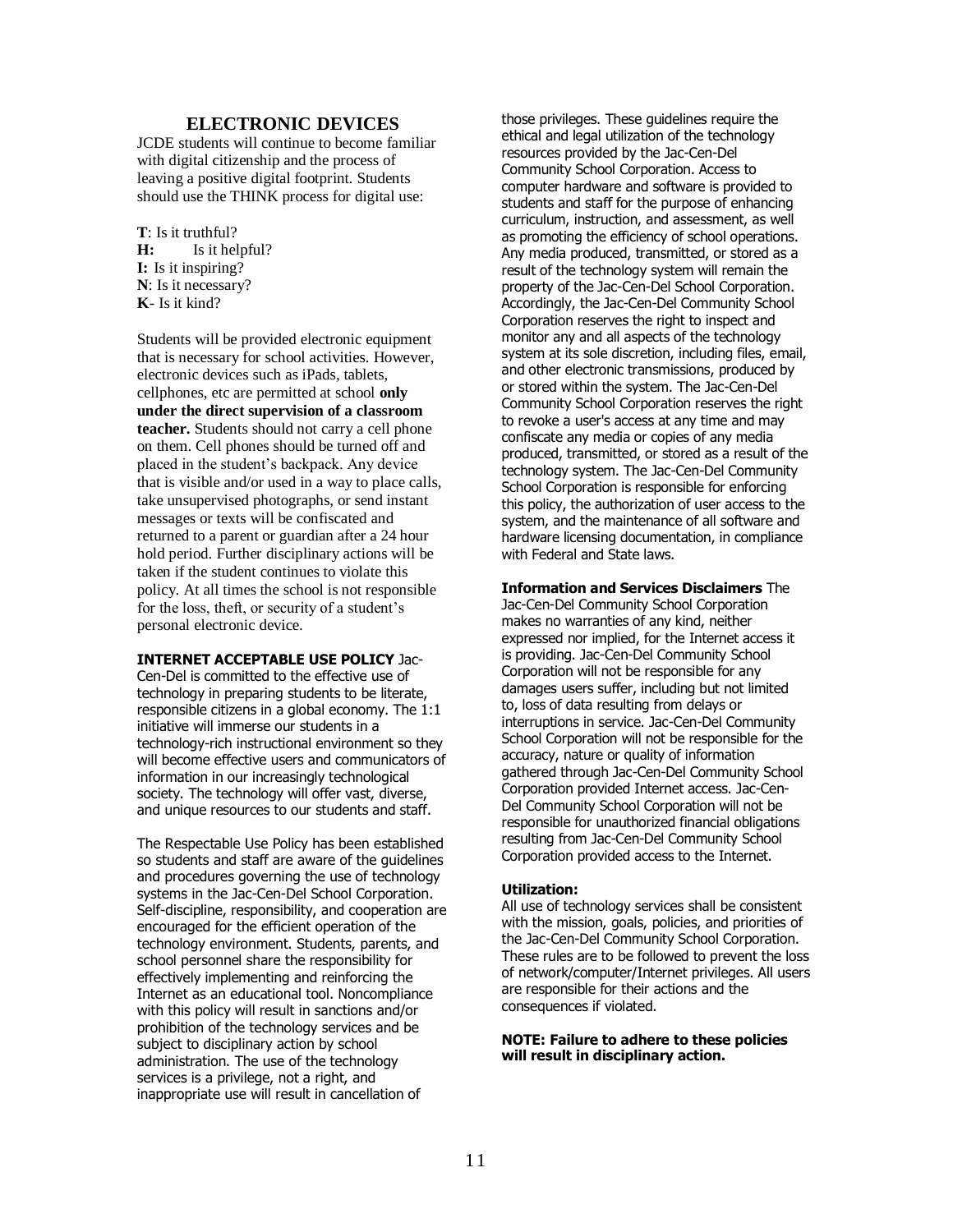#### **Care of Devices**

a. Carry device in school issued case b. Not deface the device or school owned case with stickers, writing, drawings, or causing other intentional damage.

c. Do not expose the device to temperature extremes; don't leave device in a vehicle for prolonged amounts of time.

d. Do not set anything heavy on your device which will result in damage to the device. e. Clean the device with a soft, dry cloth, such as a microfiber or micro-suede cloth (ie. a cloth used to clean eyeglasses).

f. Use only their finger or an iPad stylus approved by the teacher for your device.

# **General Precautions**

a. Conduct themselves in a responsible, safe, ethical, and legal manner while using the network. Report any threatening or inappropriate behavior to the appropriate authorities.

b. Accept that Jac-Cen-Del Community School Corporation administration has the right to access all files and folders at any time, as well as monitor electronic resources (laptops, desktop computers, cameras, etc.).

c.Keep their computer in a safe place, such as their school locker, when not in use. This includes during after school activities as well as during the school day.

d. Take responsibility for and report any damages when using all school-owned electronic resources (laptops, iPads, cameras, microphones, software, etc.). This includes keeping food and drink away from all personal and school-owned electronic equipment.

#### **Daily Expectations**

a. Use polite and appropriate language in all communications inside and outside of the school community, including emails, instant messages, digital images/videos, screensavers, backgrounds, wallpapers or web postings, etc. Recognizing that personal information posted online is both public and permanent and could tarnish their digital reputation.

b. Refrain from using any form of digital communication to insult, harass, intimidate or bully anyone.

c. Be provided access to Jac-Cen-Del Community School Corporation's network services throughout the school via a wireless network. No unauthorized network access is permitted. The use of personal laptops will not be permitted on the Jac-Cen-Del Community School Corporation's network.

d. Not access other peoples' accounts or computer. Do not open, copy, change, delete or damage files or folders of others without their permission.

e. Bring computer to school each day in working order with the battery fully charged.

f. Backup academic files on a regular basis (ie. Dropbox, student storage server, external storage device, etc).

g. Mute their computer sound to avoid disruptions during class and at school.

h. Refrain from using personal electronic devices during classroom hours (cell phones, iPods, PSPs, etc.).

i. Conserve and protect natural resources by only printing when necessary.

# **Privacy & Safety**

a. Use their Jac-Cen-Del Community School Corporation email account (grades 3- 12) to identify themselves in all school related communications.

b. Keep their password and login information private by not providing this information to others.

c. Refrain from accessing filtered sites by using alternate access sites or processes.

# **Legal Propriety**

a. Use only school-approved and legally obtained software. The student also will refrain from upgrading the Operating System (Making illegal copies of music, games, movies, etc. is not acceptable). They will refrain from sharing/downloading non-academic files over the

school's network.

b. Refrain from using the computer for advertising or otherwise promoting the interests of any commercial, religious, political or other non-district agency or organization except as permitted through school board policies or Superintendent.

c. Properly cite all information, images, music and videos used for school or personal purposes.

# **Permission to Publish**

Your child may have the opportunity to be involved in their classroom web site as part of classroom activities or projects. This may include a personal web page, a story or poem, a picture, or a class project.

They may also be included in an individual or group photograph from an activity or club, a roster from a team or club, or an honor roll or classroom list. Publishing on the Internet allows people all around the world to view your child's work. The documents, pictures, and names will only be published with your written permission.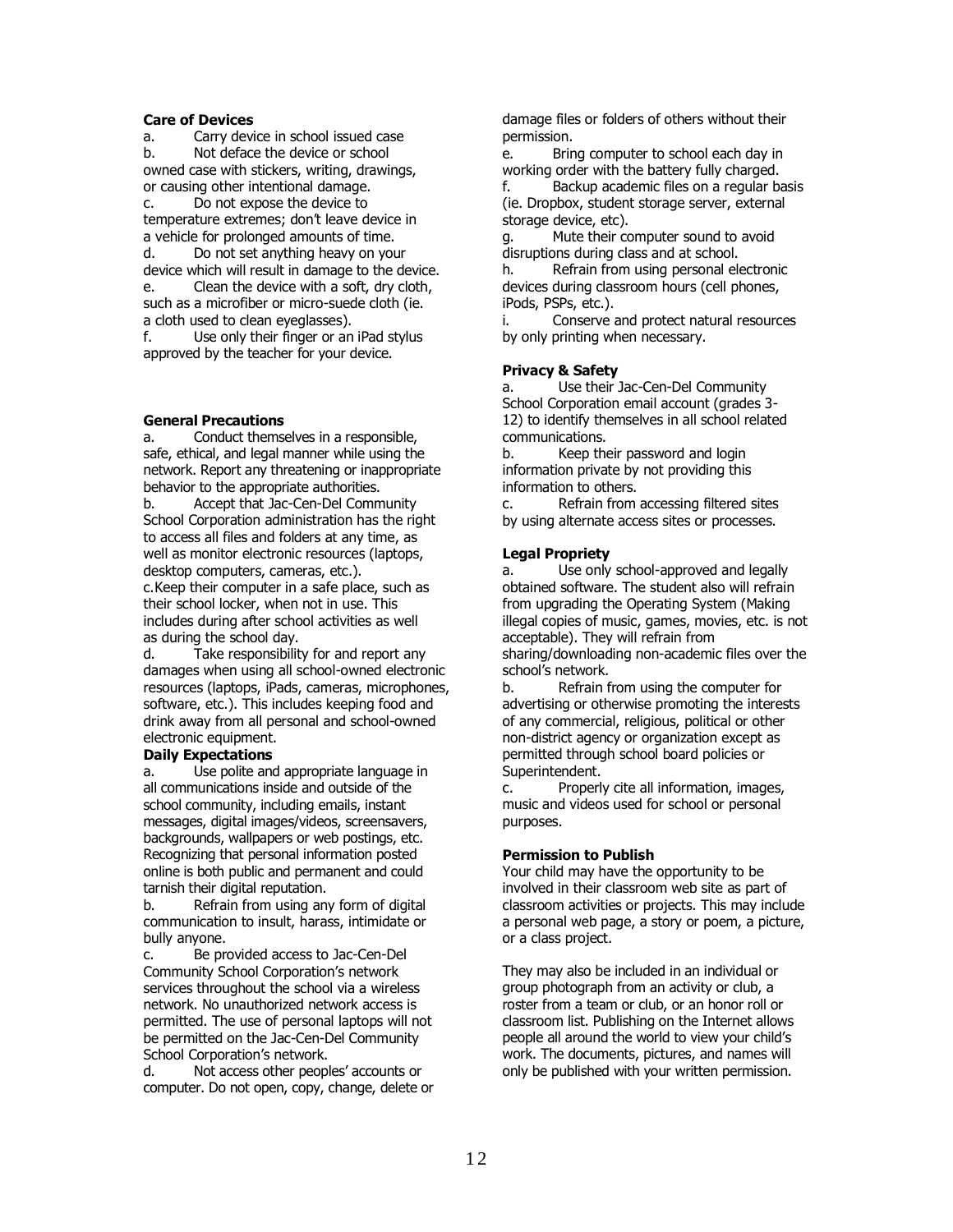#### **User Agreement**

a. All students and staff who access the Internet through Jac-Cen-Del Community School Corporation will complete and sign the attached Jac-Cen-Del Community School Corporation Respectable Use Policy Agreement.

b. The signatures on the attached agreement are legally binding and indicate the party (parties) who signed has/have read the terms and conditions carefully and understand their significance.

#### **NOTICE: This policy and all its provisions are subordinate to local, state and federal statutes.**

#### PERSONAL ITEMS

Be sure your child's name is on necessary items such as coats and backpacks. Students are not to bring unnecessary personal items to school. Examples include gaming systems, laser pointers, trading cards, and toys. These items may be confiscated by school staff and returned at a later date. Students may have cell phones and mp3 players at school but they should be turned off and in their backpack. Students who have mp3 players and cell phones out in the classroom will have these items confiscated and held in the office for 24 hours. They may be picked up by an adult after the 24 hour period. The school will not be responsible for lost or stolen personal items.

# *SCHOOL HEALTH OPERATIONS*

# BALLOONS

Because of medical concerns, no balloons are to be sent to school.

#### HEAD LICE

Each year, as do most school systems, we suffer one or more outbreaks of head lice. The school takes many precautions to avoid them being brought by unsuspecting carriers. To assist you and us, we would like to offer the following information:

1. Head lice do not discriminate. They can happen to anyone, clean or not.

2. Head lice are a result of direct contact with others who are infested or infested clothing, combs, brushes, carpet, bedding, or furniture. Lice crawl, not jump, from one person to another.

3. The school policy is to check all possible connections to the identified cases of head lice (classrooms, siblings, and friends); those students suspected of having lice or nits are sent to the

nurse's clinic for examination. If a student is found to have head lice, the student's parent will be contacted to pick them up immediately or be treated at the school. After treatment and upon returning to school, the student will be examined by the school nurse or designee. The school practices a policy of "no live lice."

# HEARING SCREENING

JCD Community School offers a hearing screening to all students K-12. The law requires that students in grades 1, 4, 7, and 10 be screened annually. The Indiana Speech-Language-Hearing Association recommends that the following students be screened also:

1. All students in kindergarten, new students, students who were identified as having a hearing problem the previous year.

- 2. Teacher referrals
- 3. Students enrolled in Communication
- Handicapped Program

4. Students enrolled in special education other than homebound.

No student shall be required to submit to a hearing test if written objection by the parent of the guardian is submitted to the proper school authorities.

# IMMUNIZATION

Jac-Cen-Del Schools are required by law to require immunization of ALL students, kindergarten through twelfth grade. The law states that when a student enrolls for the first time in a school district, the parents or guardian must furnish a written statement of the child's immunization, with physician or health department certification. The state law requires that a child be excluded from school if his/her parents do not supply this record.

### MEDICATION

It is school board policy that neither prescription medications nor over-the-counter medications, such as aspirin and cough syrup, may be dispensed by school personnel. Under special circumstances, school personnel may administer medication if the following guidelines are met.

1. Written permission of parents or guardian is given.

2. All medication is kept in the school office.

3. Medication is in original container and labeled with: a) student's name, b) name of medicine, c) dosage, and d) doctor's name. Forms for giving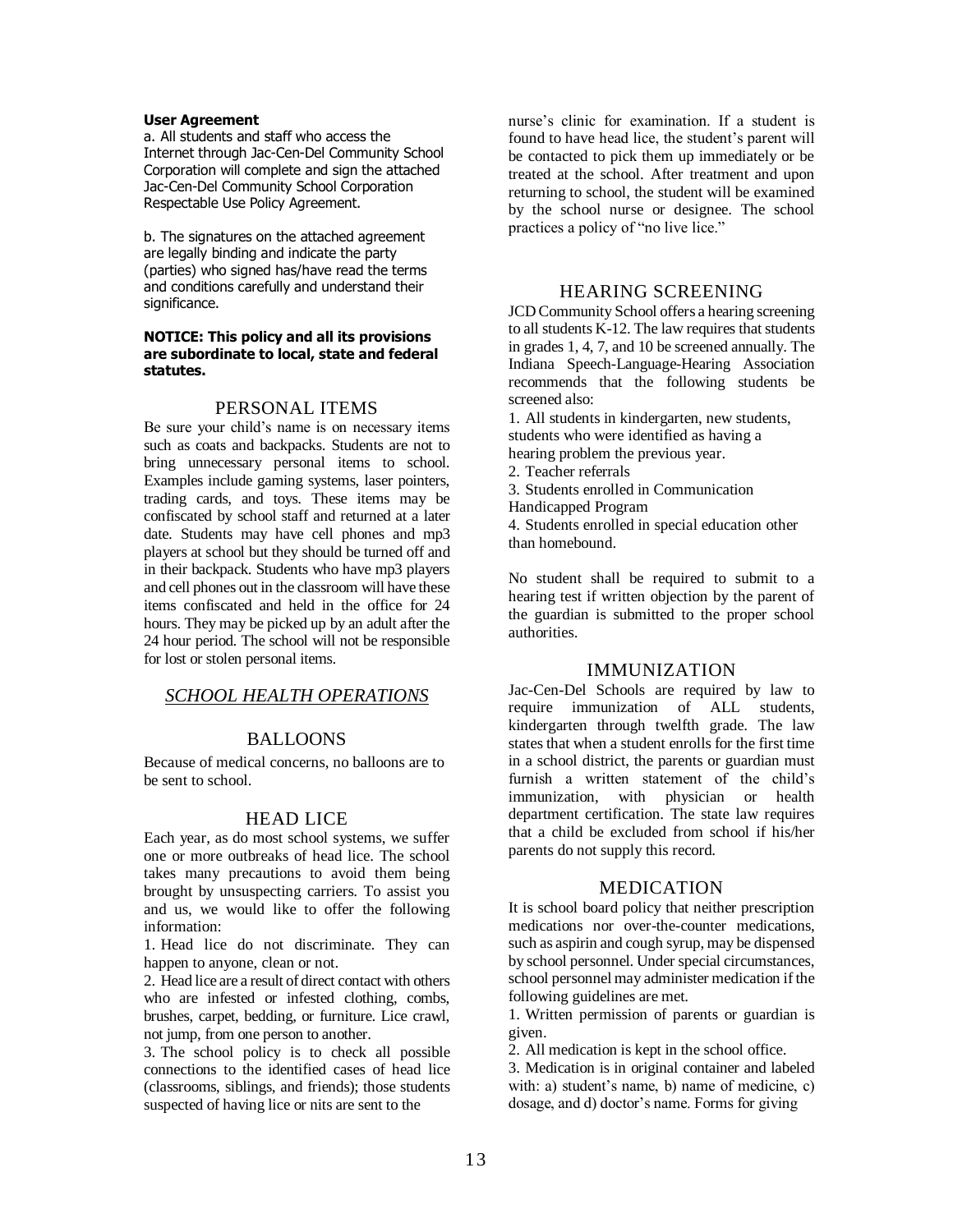medicine at school may be obtained from the school office. Telephone calls to parents confirming statements will be made when necessary.

4. A student with an acute or chronic disease or medical condition may possess and selfadminister medication that must be administered on an emergency basis while the student is on school grounds or off school grounds at a school activity, function, or event if the student's parent files an annual authorization that includes a written statement from the student's physician for the student to self-administer the medication.

5. A school is not allowed to send medication home with a student, except medication possessed by a student for self-administration under IC 2034- 3-18. Medication may be released to 1) Student's parent or 2) individual who is 18 years of age and is designated in writing to receive the medication.

#### *SCHOOL BUILDING OPERATIONS*

# **CHANGE OF ROUTINE**

All students will be sent home from school according to their established routine unless we receive a note from the parent or guardian requesting the change. **Phone calls are not accepted for a change of routine; the change must be in writing, except in the case of an emergency, which may be approved by the principal. PLEASE NO PHONE CALLS AFTER 2:00 P.M.** 

#### **CHILD CUSTODY**

Jac-Cen-Del Elementary Schools are utilizing the following procedures concerning child custody. Any questions concerning documents need to be directed to the office of the principal.

1. In case one parent asks that the children not be allowed to leave the school with the other parent, a custody paper, restraining order, or some other legal document *must* be in the child's folder at school.

2. Legal opinion states that either parent has equal rights to the child unless one of the above mentioned legal documents has been issued.

3. In the event that a parent says he/she has such a document at home, it becomes most imperative that the document or notarized copy be furnished to school officials to be included in the child's school records.

The building administration reserves the right to contact the proper authorities to verify custodial rights.

# **CLASSROOM PARTIES**

JCD School Corporation has adopted a Wellness Policy that states students are encouraged to bring healthy snacks for classroom parties. Parents who are involved in planning parties are encouraged to choose healthy foods or nonfood items for treats. Please contact your child's teacher for potential dietary restrictions or allergies of students in the classroom.

# **COPYRIGHT INFRINGEMENT**

It is a violation of law to copy or duplicate in any manner computer programs, audio, or video recordings and printed materials without the express consent of the holder of their copyright or unless said materials are deemed to be in the public domain. Any student or member of the staff who violates any provision of the copyright laws with regard to materials obtained from the JCD School Corporation, shall be subject to discipline.

# **FAMILY EDUCATIONAL RIGHTS AND PRIVACY ACT**

Each parent and student age 18 or older has the right to inspect and review the student's educational records; request the amendment of the student's records to ensure that they are not inaccurate, misleading, or otherwise in violation of the student's privacy or other rights; consent to disclosure of personally identifiable information contained in the student's educational records, except to the extent of the Family Educational Rights and Privacy Act authorize disclosure without consent. Complaint may be filed with the U.S. Department of Education concerning alleged failure of the agency or institution to comply with the requirements of the Act. A copy of the policy adopted by the JCD School Corporation may be obtained by contacting the superintendent.

# **LEAVING SCHOOL PREMISES**

Students leaving school with someone other than their parent or guardian must have written parental permission. All students must sign out in the office. Phone calls to change a child's routine home will not be accepted except in the case of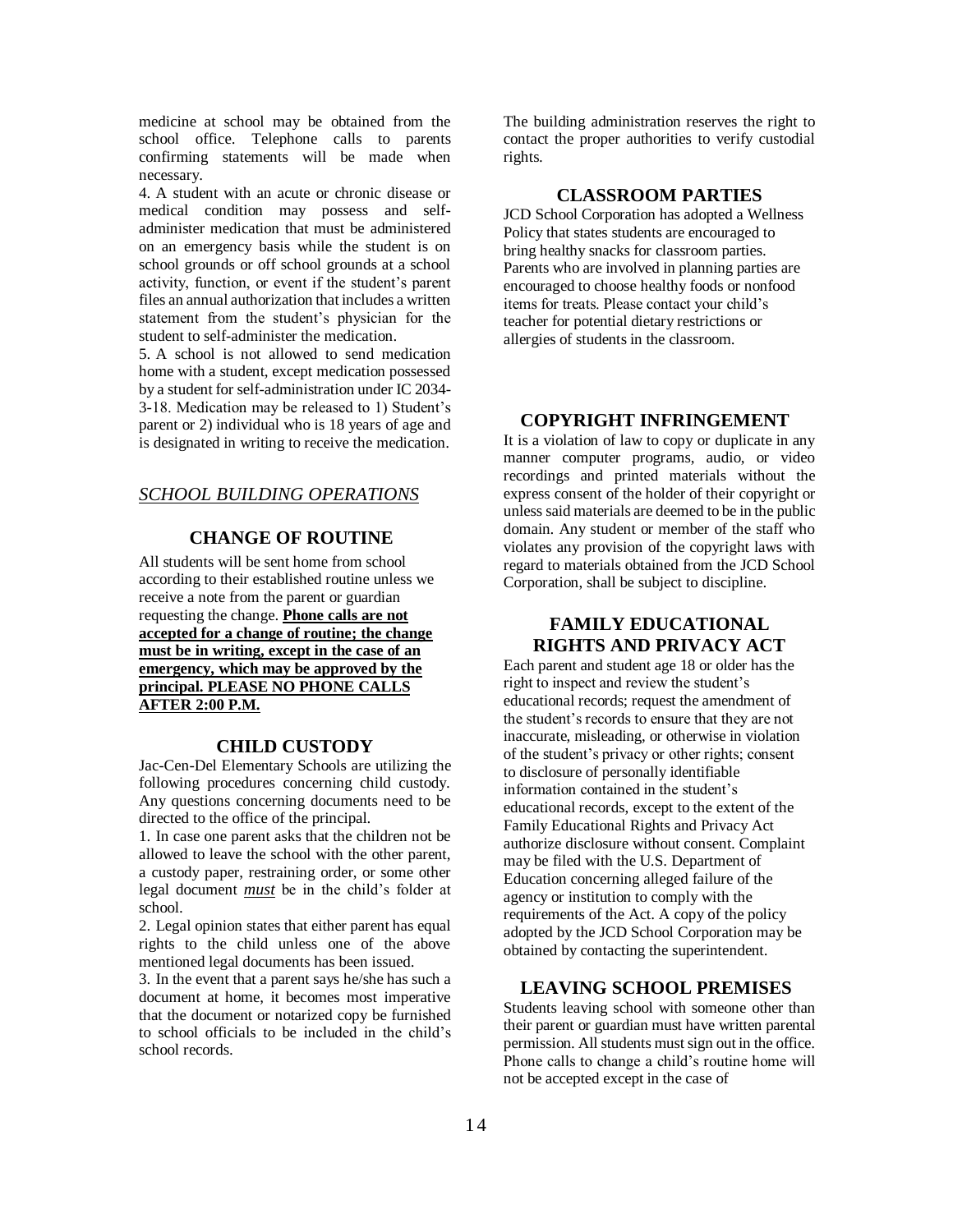emergencies. Permission can be granted from the legal guardian/custodial parent only.

#### PARTY INVITATIONS

Please do not send party invitations to school to be distributed by the student or teacher. Any invitations should be mailed from home. Please consult with the principal if you have questions or concerns.

# POSTING OF STUDENT PICTURES

Pictures of students may be posted on newsletters, local newspapers, school based Twitter accounts, or websites to promote the school. Parents should contact the principal if they do not want these pictures to be posted.

# REPORTING ABUSE/ NEGLECT

Staff is obligated by I.C. 31-5-1 to report to the Child Protective Service workers, concerns of neglect or child abuse. Indiana State Law mandates employees to report all suspected cases of non-accidental injury, unexplainable failure to thrive, sexual assault, and/or severe physical neglect to the Child Protective Services of the county Welfare Departments. This includes all staff. The individual employee does not have an option in this matter. Reporting in good faith frees the staff member from any liability if the report proves to be unfounded. On the other hand, willful failure to report opens the staff member to criminal or civil liability.

# SCHOOL CLOSING

All schools in Jac-Cen-Del will be open on all regularly scheduled days unless closed by an emergency. When the schools are confronted with an emergency - such as extreme conditions of snow, ice, fog, or mechanical failure - which necessitates the closing, early dismissal, or delaying of schools, an announcement will be given to local area radio stations prior to 6:00 am:

> Greensburg: WTRE 107.3 FM Greensburg: 1330 AM Batesville: WRBI 103.9

After 6:00 a.m., the radio stations will repeat at regular intervals the school closing message. If no report is heard for Jac-Cen-Del Schools, it can be assumed that school is in session on the regular schedule. Please do not call the school. Telephone lines need to be kept open for emergencies.

You may also check the following websites: http://www.jaccendel.k12.in.us/ [www.wrbiradio.com](http://www.wrbiradio.com/) & [www.eaglecountryonline.com](http://www.eaglecountryonline.com/) for school delays and closings. You may also subscribe to the txtwire services to receive text messages to your phone. The address to sign up for txtwire is: <http://goo.gl/VeFxOa>

In the event of other types of emergency, the Jac-Cen-Del School Crisis Response Plan will be invoked. As you know, state law mandates that we hold school a certain number of days. Any days missed must be made up.

#### **SOLICITATION**

No person shall distribute or sell any material of any kind to any student or teacher on school property without permission of the proper administrative authority.

#### TELEPHONES

Classroom and office telephones are for school business. Students will not be allowed to make unnecessary calls. Students will be called to the telephone only in emergencies. Only messages of an urgent nature will be delivered to students.

### TEXTBOOKS AND EQUIPMENT

Each student is responsible for all books or equipment issued to him/her. Students will be responsible for books if damaged, lost, or stolen. *Please see the Acceptable Use Policy for student devices that are rented from the school.* 

#### VISITORS

For safety reasons, all visitors to a school must report to the office first. Visitors will sign in using the school visitor management system. Parents should not walk their child to class in the mornings or walk the hallways in the afternoon. Students should not bring friends or relatives to school with them. Visitors that do not report may be arrested for trespassing and removed from the school. We ask that you make arrangements with the classroom teacher if you plan to be a visitor.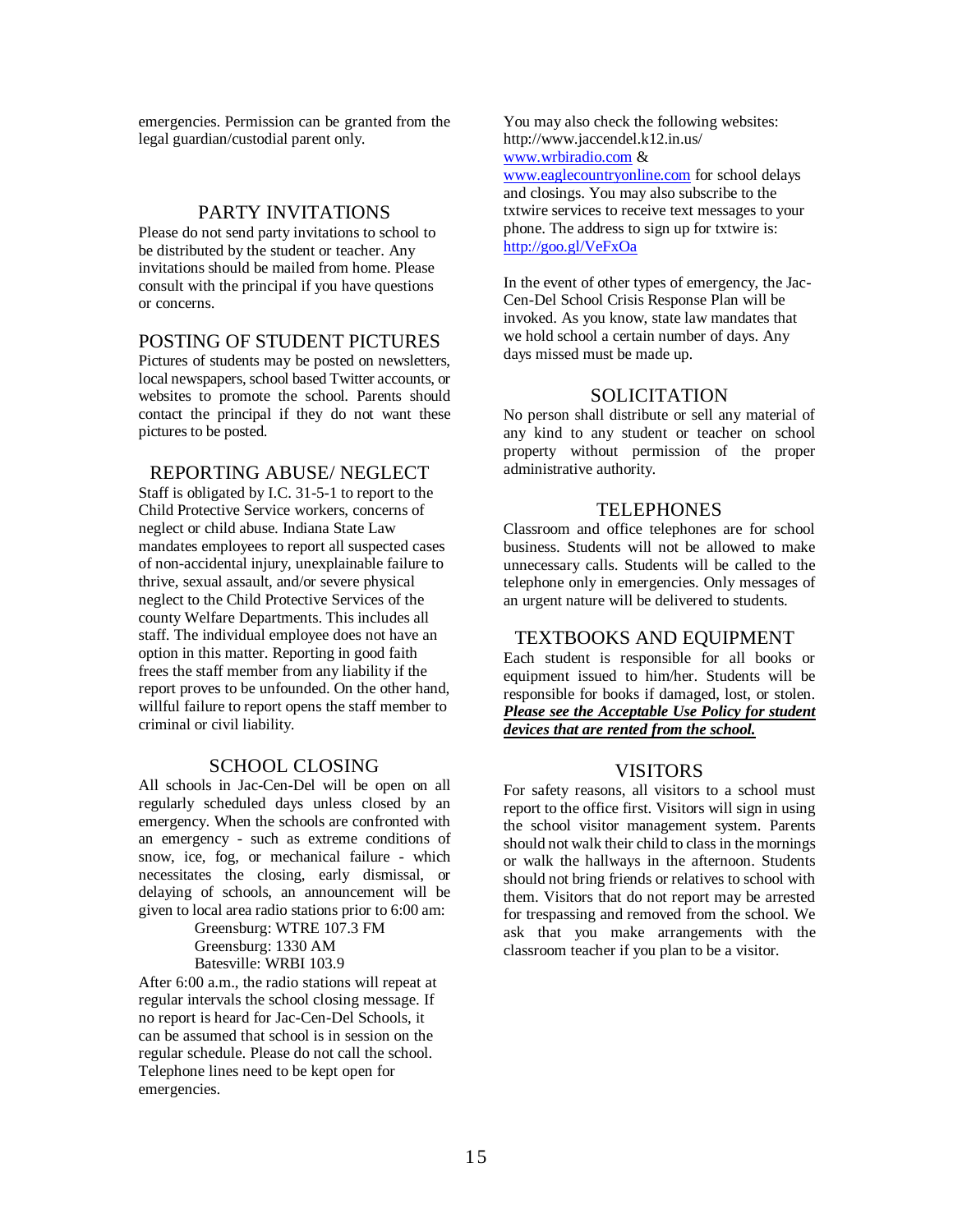Common courtesy will be 48 hours notification for visiting a student. We ask that you limit your visit to not disrupt the normal school day .*TRANSPORTATION OPERATIONS*  TO AND FROM SCHOOL

Bicycle riders are expected to park their bicycles in the designated area. Walkers must have a note on file to walk home from school. Recreational riding is not permitted at any time -- this includes skateboards, in-line skates, mopeds, scooters, gokarts,etc.

# BUS TRANSPORTATION

School rules and policies will be in effect for all students en route to and from school and at bus stops. The school bus driver is responsible for discipline on the bus, just as the teacher is in the classroom. Upon the recommendation of the bus driver, school authorities may deny the privilege of riding on the school bus to any student who refuses to conduct himself/herself in a safe appropriate manner on the bus. A notification to parents will be sent for any misbehavior which distracts the driver. Driving a school bus is a serious profession, and we are concerned for the safety of everyone. For minor infractions, the driver will deal with the student and his/her parent/guardian prior to issuing a disciplinary report.

Before the Bus Arrives:

- 1. Arrive at the pick-up spot five minutes before the bus arrives.
- 2. Walk facing traffic if there are no sidewalks.
- 3. Leave home on time each day.
- 4. Wait off the roadway, not in the street.
- 5. Stay off people's lawns and private property. Boarding the Bus:
- 1. Wait for the bus to come to a full stop.
- 2. Be polite and take your time getting on the bus.
- 3. Use the handrails.
- 4. Take a seat immediately.
	- Leaving the Bus:
- 1. Do not leave your seat until the bus comes to a full stop.
- 2. Take your turn; do not crowd in front of others.
- 3. Use handrails and watch your step.
- 4. Look both ways and check for turning cars before you cross the street. Cross at marked crossings or stop lights in town.
- 5. Go directly to your residence from the bus; do not go to the mailbox or a neighbor's home.

In Case of an Emergency and When the Driver Leaves the Bus:

- 1. Stay seated.
- 2. Do not touch emergency equipment.

3. Depend on the driver's training to take care of the situation.

4. Rely on a responsible, older student who will be acquainted with emergency procedures.

#### Conduct on the Bus:

1. Follow the directions of the bus driver and/or aide at all times. Disruptive or unsafe behavior of any type is prohibited.

2. Walk to the assigned seat and remain there. Absolutely no standing or moving around while the bus is in motion.

3. Do not talk to the driver unless it is an emergency.

4. Talk quietly so that the driver can hear traffic sounds.

5. Keep arms, feet, school books, backpacks, and musical instruments out of the aisles.

6. Do not open or close windows without permission from the driver and/or aide.

7. Keep hands and head inside the bus. Do not stick or throw anything out of the bus windows.

8. Do not talk loudly, use profane language, or yell.

9. Do not bring items such as video games, tapes, CD players, skateboards, bats, balls, or other nuisance items on the bus.

10. Do not deface, litter, or vandalize the bus.

11. Do not tamper with any safety device or any other equipment.

12. Do not possess knives or any weapon-like objects on the bus.

13. Do not smoke or use tobacco products of any kind at the bus stop or on the school bus or associated paraphernalia.

# BUS CONDUCT DISCIPLINE PROCEDURE

Under certain circumstances, due to the severity of an infraction, steps may be skipped to address the seriousness of the incident. In addition, any school rule, which is violated while riding the bus, may also carry additional consequences such as detention, after-school detention, restitution, outof-school suspension, and/or expulsion from school.

Procedures:

Depending on the infraction, any of the following could be employed.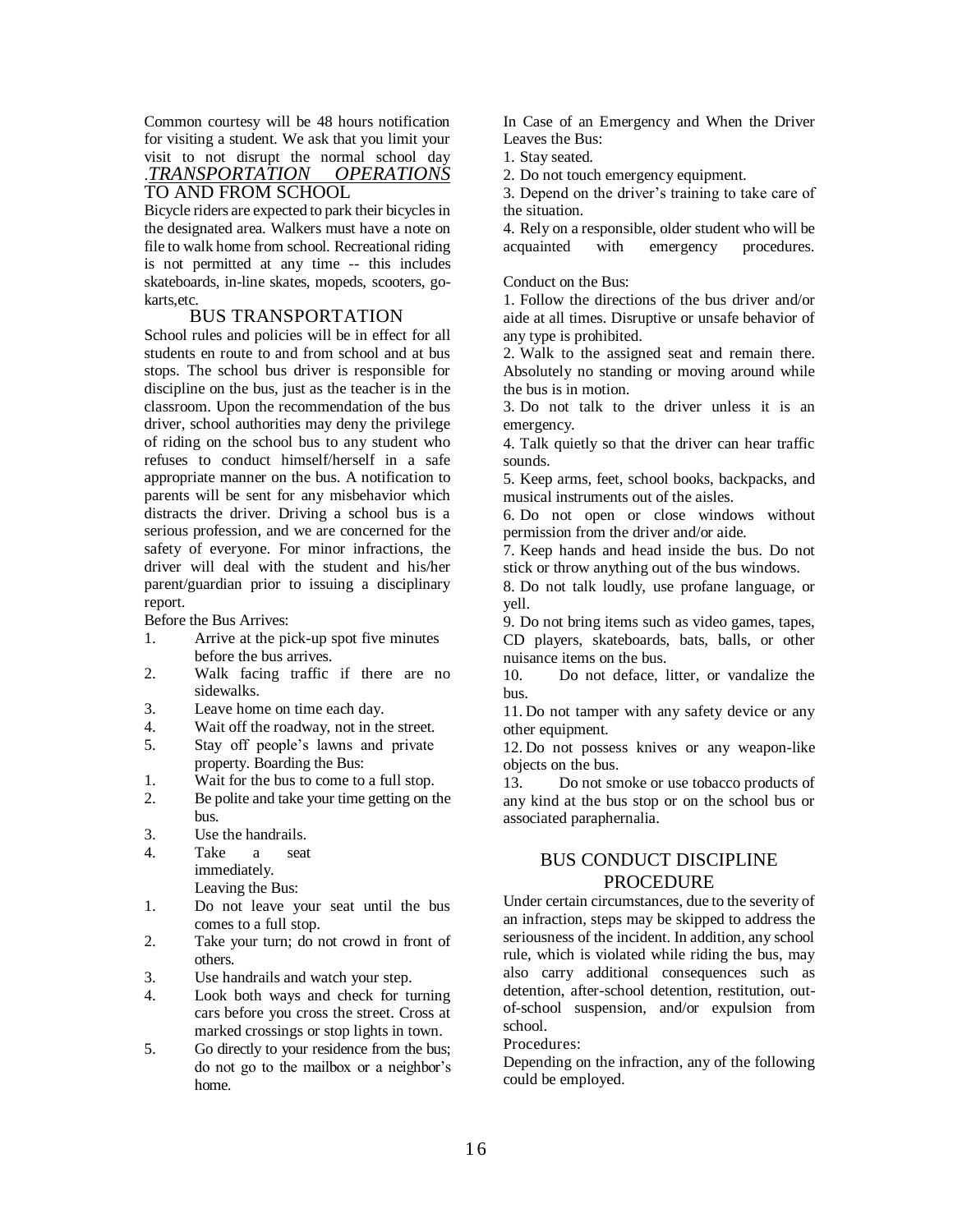• Verbal warning by driver.

• Driver contact of parents on help notice

• Disciplinary report resulting in bus probation.

• Disciplinary report resulting in a bus suspension one to three days.

 Disciplinary report resulting in a bus suspension three to five days.

 Disciplinary report resulting in a bus suspension five to ten days and a recommendation for bus expulsion for the remainder of the semester or school year.

Riding the school bus is a privilege, not a right. Jac-Cen-Del Schools will revoke the student's riding privileges through due process procedures should it be determined that the student poses an interference to the safe and normal operation of the bus.

# *FOOD SERVICE OPERATIONS*

Jac-Cen-Del Schools participate in the USDA National School Lunch and Breakfast Programs and offers a nutritious breakfast and lunch at every school. A computerized meal accounting system is used. Each student will have a meal account number. It is important that students memorize their meal account number, as it will be needed in the cafeteria for each meal. These numbers are confidential and should not be told to other students.

At mealtime, the student will enter his/her meal account number on a keypad. The computer system will determine if there is enough money in the account to pay for the meal. The following charge policy applies.

**If there is not enough money in the account, lunch and breakfast will still be served and the account will go into a negative balance. Charges for breakfast, extra milk, and a la carte items are not allowed.**

Parents at all schools are encouraged to prepay for a number of meals at one time. Cash and checks made out to your school are accepted for deposit. To deposit money into his/her account, the student will complete a deposit slip provided by the bookstore. This must be completed to ensure proper account credit. A detailed report of your child's transactions is available upon request from you school's office.

Students eligible for free meals will be served a complete meal at no charge. Students eligible for reduced price meals will be provided breakfast and lunch at a reduced rate. The computer system does not allow identification of the free

and reduced students. **In order to purchase a la carte items and/or extra milk, money must be in the student's account.** Applications for free and reduced price meals are available in your school's office. **Parents/Guardians are responsible for the full payment of meals until they receive a determination letter from the Food Service Department office indicating that their child has been approved for free or reduced price meals.**

No carbonated drinks are allowed in the cafeteria at lunch time.

# **Food Allergies**

Food allergies can present an interesting set of circumstances in the school setting. Sometimes the student with allergies can simply avoid the offending food. In other situations, a higher level of concern and alert is necessary. JCDES currently has a unique situation in which there are students with peanut allergies that may not touch or eat peanuts, peanut butter, or peanut oils. Please realize that this is a severe allergy which could be fatal. We ask that you talk with your child about the importance of NOT sharing their personal food with other students.

#### **FREQUENTLY ASKED CAFETERIA QUESTIONS**

#### **Why do I have to pay for my child's meals eaten at school?**

JCDES does not receive property tax dollars or state funding for meals. All income is received from student and adult meals and the Federal USDA National School Lunch and Breakfast Programs. All Food Service Department expenses must be paid from this income, including food and nonfood purchases, equipment, payroll, and personnel related expenses.

#### **How do I pay for my child's meals?**

Cash and checks made out to your child's school are accepted for payment, Paying for school meals is the responsibility of each student's parent/guardian. All meals, extra milk, and a la carte items must be paid for in advance. Lunch money will be accepted on any school day; however, we encourage you to send in payment on Monday. Your child will complete a deposit slip to the classroom teacher.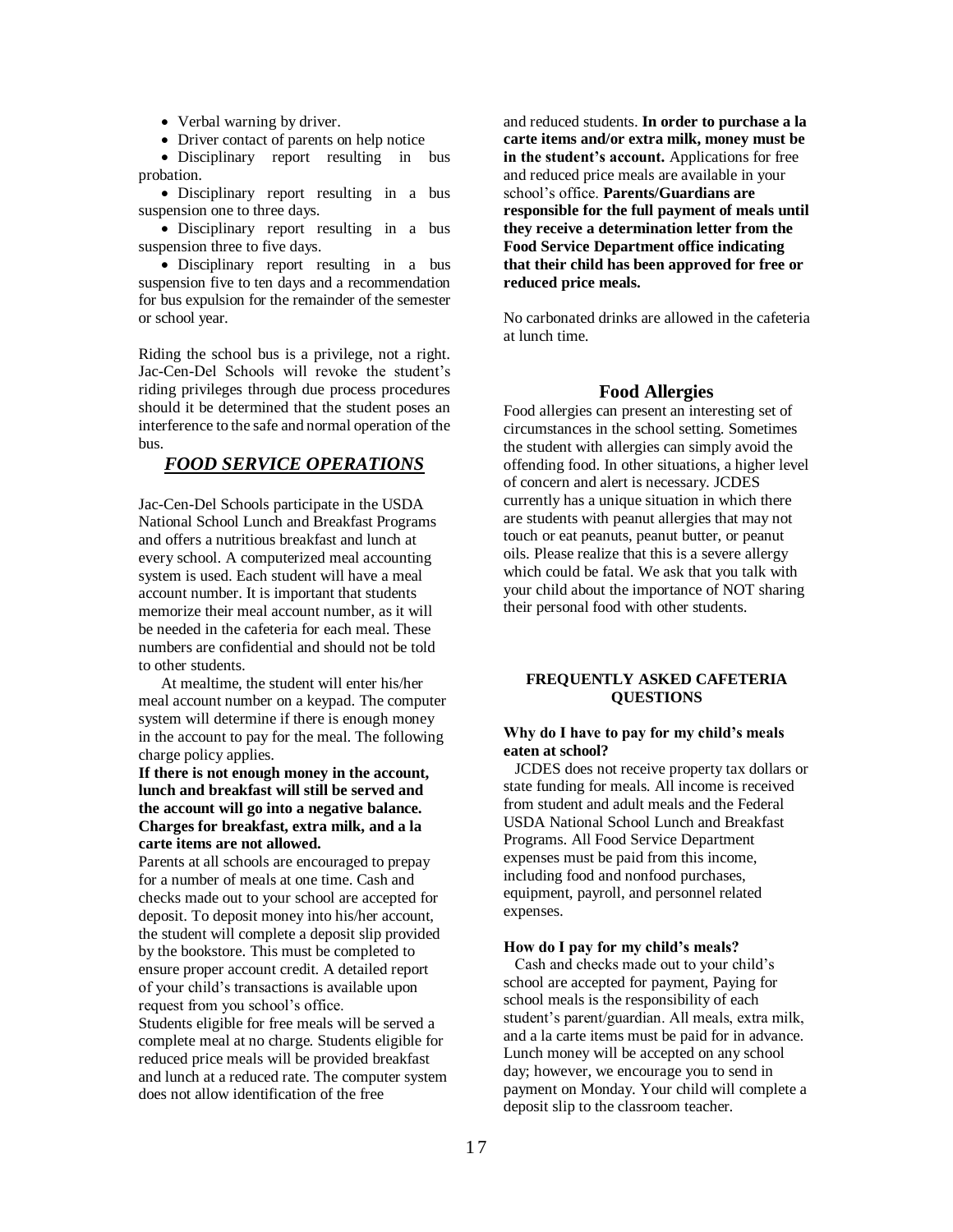**How do I apply for free or reduced price meals if I cannot pay for my child's meals?**  Applications for free and reduced price meals are available in each school office. **All of the students in your household must be on the same application.** Turn the application in at the school office after you have completed it. Please remember to sign the application where required. A notification letter will be sent to you when the application has been processed. *Parents/Guardians are responsible for the full payment of meals until you receive a letter from the Food Service Office indicating that your child has been approved for free or reduced price meals.* 

#### **Can my child bring lunch from home and purchase milk?**

Yes, your child may bring lunch from home and purchase milk, although there must be money in his/her account to pay for it.

#### **How will I know what my child's meal account balance is?**

At the elementary school, your child's balance will be sent home weekly. Also, you may call the school to request your child's meal account balance. You may also check the balance from accessing the following web link: <http://www.jaccendel.k12.in.us/Elementary/Cafe> teria.htm

#### **What happens to the money left in my child's account at the end of the year?**

The money left in the account will be available for your child to use during the next school year.

#### **What are the current prices for school lunch and breakfast?**

|                   | <b>Breakfast</b> | - Lunch |
|-------------------|------------------|---------|
| Reduced           | \$0.00           | \$ 0.40 |
| <b>Full Price</b> | \$1.35           |         |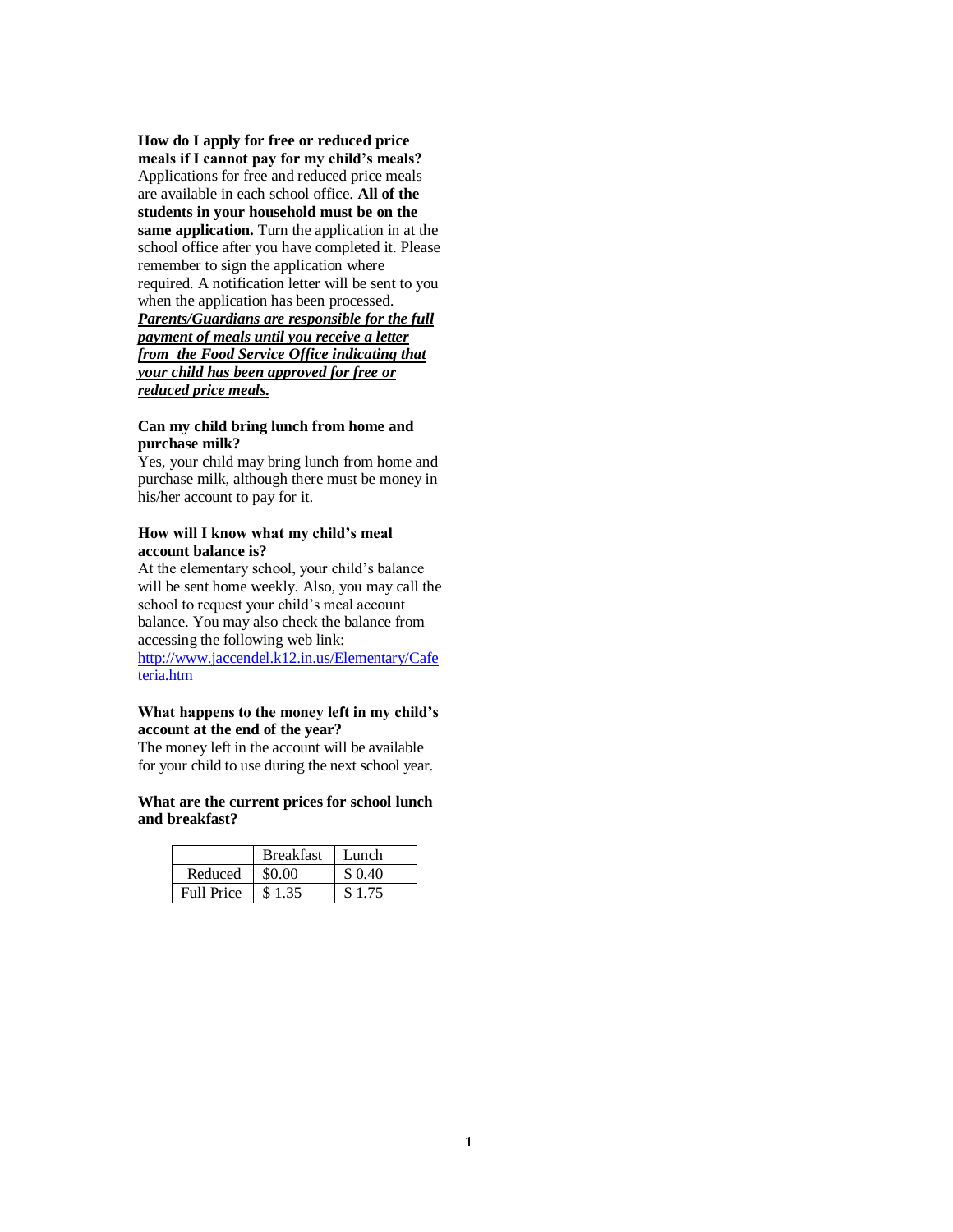I have read and understand the JCDES Student Handbook.

I have discussed the JCDES Discipline Student Guidelines with my child

# **Please return the following page to your child's classroom teacher.**

Student Name Printed

Student Signature

Parent Name Printed

Parent Signature

Date